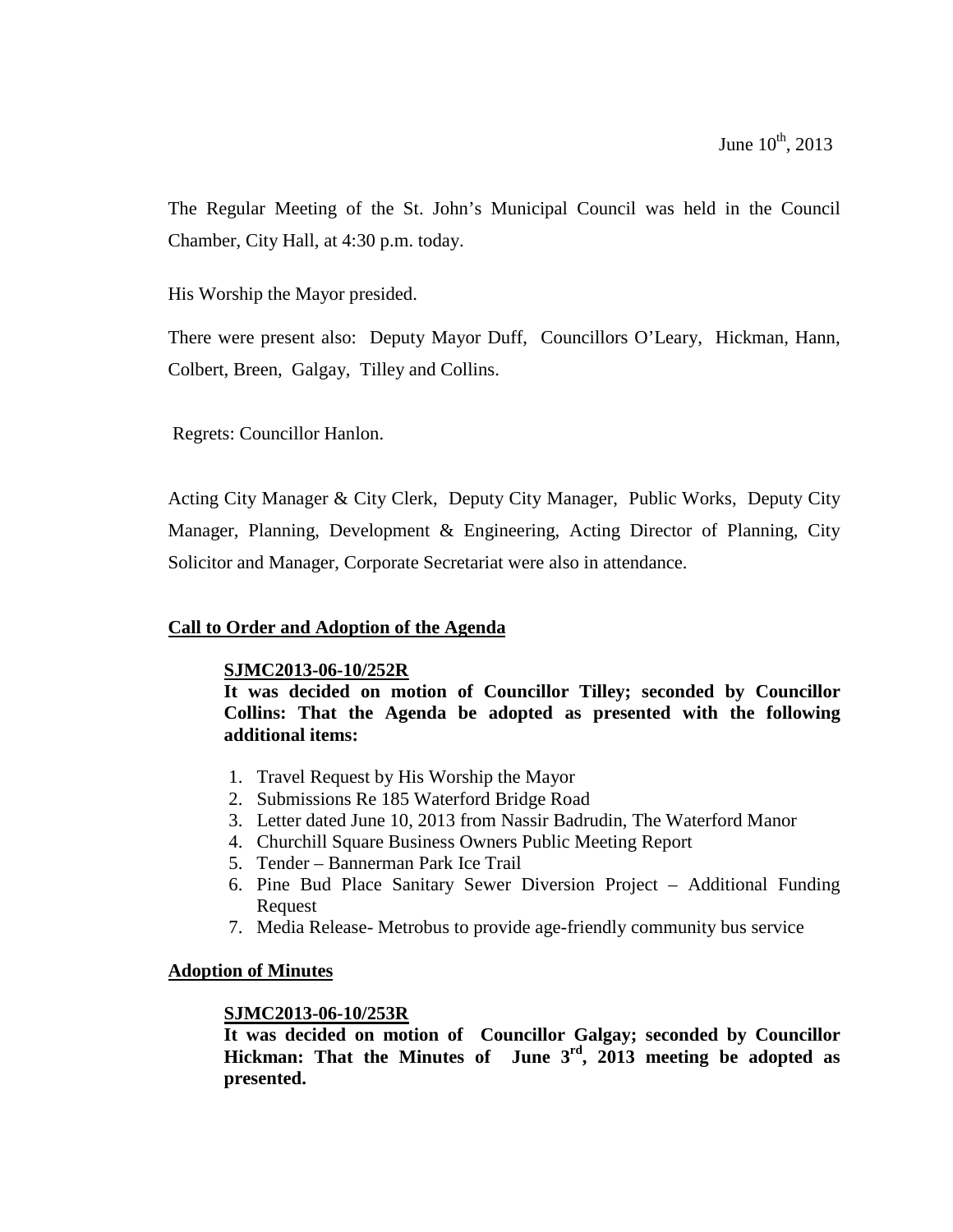### **Business Arising**

Under business arising, Deputy Mayor Duff referenced Council's decision of June 3, 2013 to defer a decision on an application for a Crown Land Grant, 31 Barrows Road. The Deputy Mayor advised that the Development Committee is now recommending that the matter be referred to the Planning & Housing Standing Committee, and put forward the following motion.

### **SJMC2013-06-10/254R**

**It was moved by Deputy Mayor Duff; seconded by Councillor Galgay: That staff be directed to provide information for referral to the Planning & Housing Committee on what it would entail to create overlay zoning for Quidi Village Village.**

**The motion being put was unanimously carried.** 

## **Notice of Motion - Sign By-Law**

### **SJMC2013-06-10/255R**

**Pursuant to Notice of Motion, it was moved by Councillor Tilley; seconded by Councillor Collins: That the following Sign (Amendment No. 1, 2013) By-Law be adopted:**

### **BY-LAW NO.**

## **SIGN (AMENDMENT NO. 1 – 2013) BY-LAW**

### **PASSED BY COUNCIL ON JUNE 10, 2013**

Pursuant to the powers vested in it under the City of St. John's Act, RSNL 1990, c.C-17, as amended and all other powers enabling it, the City of St. John's enacts the following By-Law relating to signage in the City of St. John's.

## **BY-LAW**

1. This By-Law may be cited as the "St. John's Sign (Amendment No. 1 – 2013) By-Law."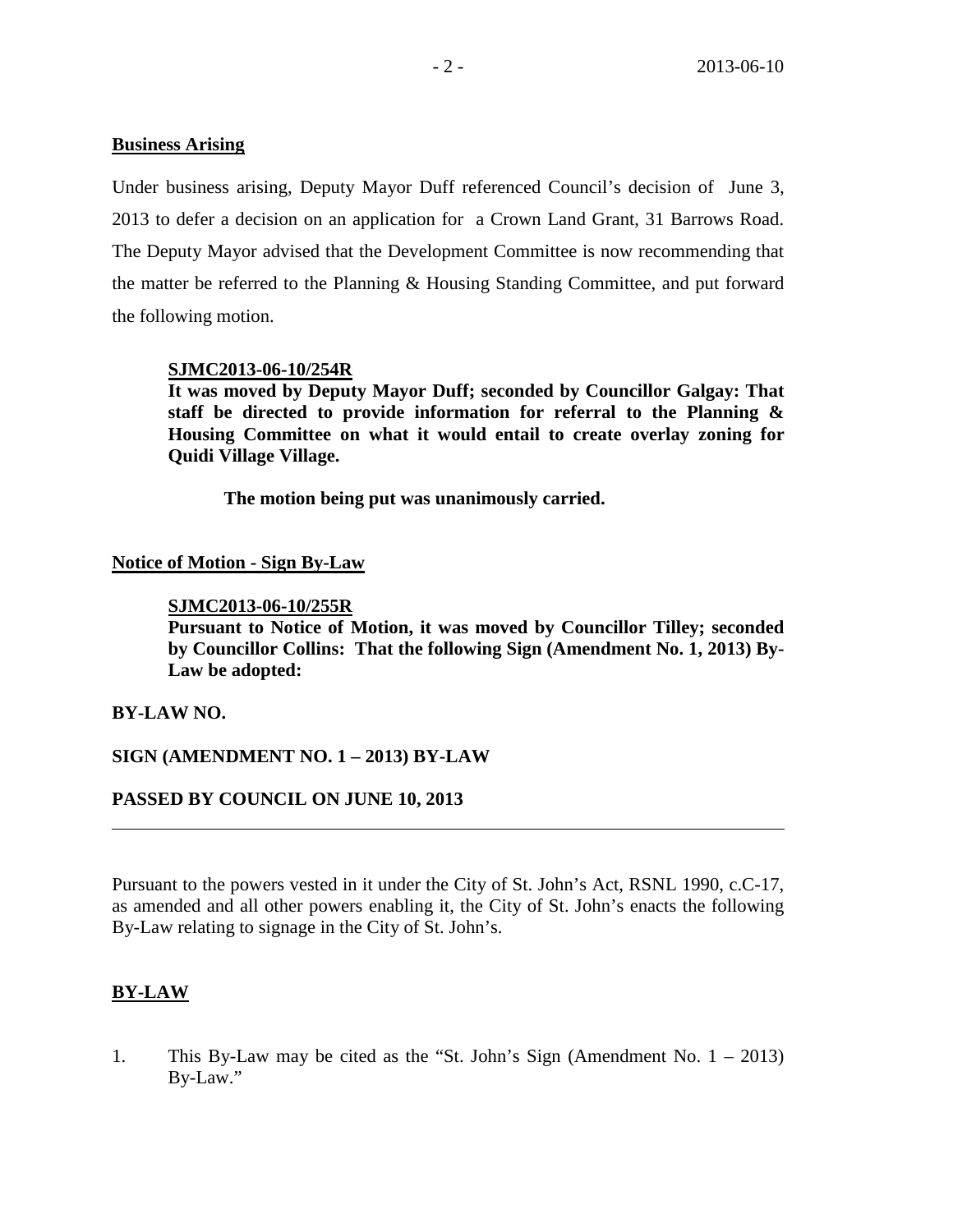- 2. Section 2 of the St. John's Sign By-Law is amended by adding the following as sections  $(k)$  and  $(l)$ :
	- "(k) "Traffic Control Device" means any traffic sign, traffic-control signal, marking, symbol or device as defined by the *Highway Traffic Act*, RSNL c. H-3, as amended;
	- (l) "Election Signs" means any Sign advertising or promoting a candidate in a federal, provincial, or municipal election."
- 3. Section 11(b) of the St. John's Sign By-Law is repealed and the following substituted:
	- "11. (b) interfere with or obstruct a Traffic Control Device; or"
- 4. Section 22 of the St. John's Sign By-Law is amended by adding the following as section 22.1:

#### "ELECTION SIGNS

22.1

- (1) No person shall erect, attach, place or display an Election Sign except as permitted by this By-Law.
- (2) Election Signs may be displayed for no more than sixty (60) days prior to election day, or such other time as dictated by Provincial or Federal Legislation and Regulations.
- (3) The candidate shall be responsible for the removal of his/her Election Sign(s) within three (3) days after election day.
- (4) Election sign(s) shall not be located on a roadway as defined in the *Highway Traffic Act*, RSNL c. H-3, as amended and/or a road or road surfaces including paved or gravel shoulders, centre medians, traffic islands or traffic circles.
- (5) Election Sign(s) shall not be located within 20 meters of a signalized intersection or within 15 meters of an unsignalized intersection.
- (6) Election Sign(s) shall not be located on any Traffic Control Device or in any place where it may interfere with the interpretation of a Traffic Control Device.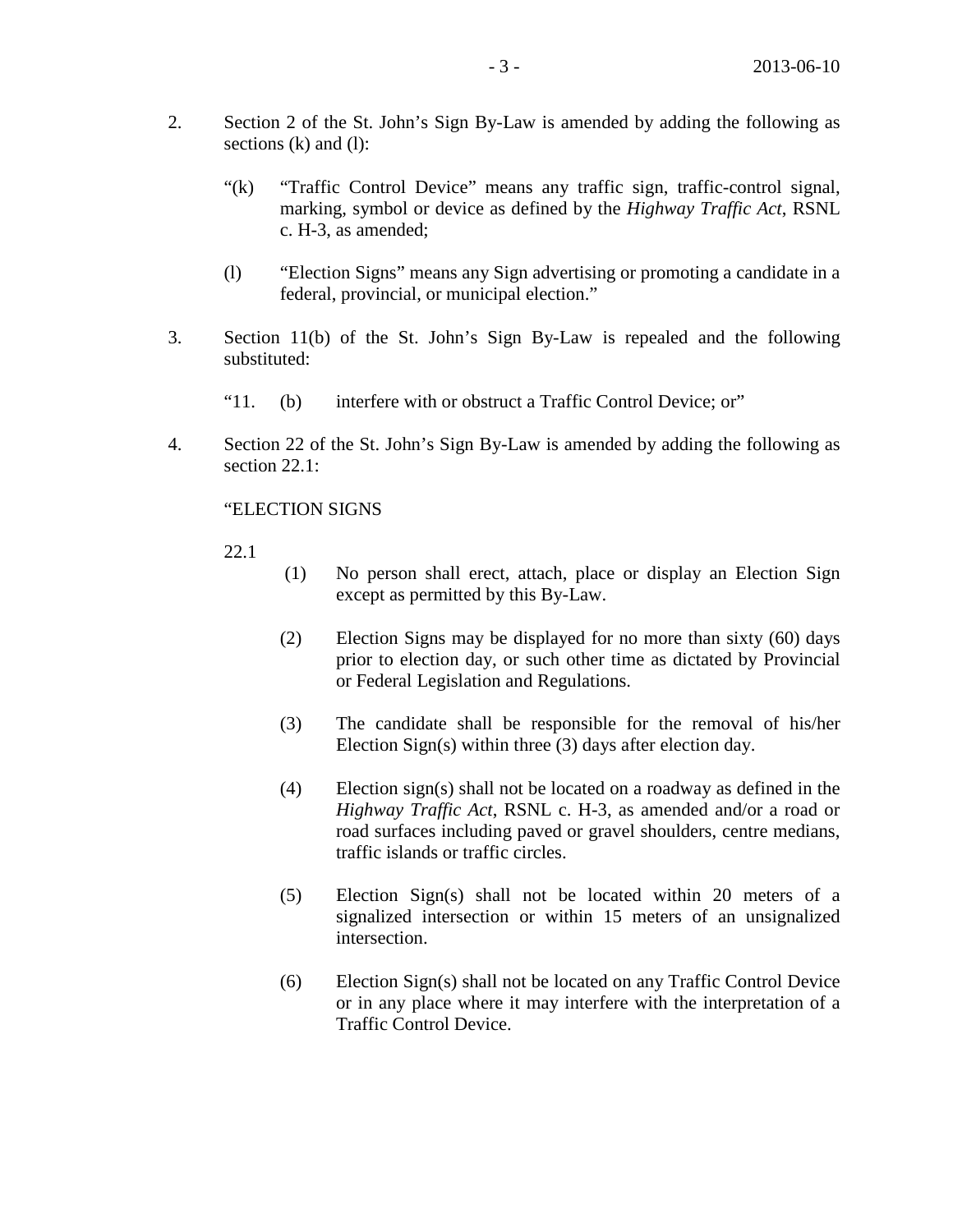- (7) Election Signs are not permitted on the same post as, or immediately adjacent to any Traffic Control Device, including all signage.
- (8) Election Sign(s) are not permitted in any place where, in the opinion of the City's Traffic Department, they create a sight line obstruction or interfere with the flow of vehicle or pedestrian traffic.
- (9) An Election Sign(s) which is erected or displayed in violation of this By-Law, shall be removed immediately without notice.
	- (a) The City is not responsible for any damage to Election Sign(s) that are removed pursuant to this section; and
	- (b) Any Election Sign(s) that is removed by the City will be stored for no more than thirty (30) days after removal after which it may be destroyed or otherwise disposed of by the City without notice and without compensation to the owner of the Election Sign(s)."

**IN WITNESS WHEREOF** the Seal of the City of St. John's was hereunto affixed and this By-Law was signed by the Mayor and City Clerk this  $10^{th}$  day of June, 2013.

MAYOR

CITY CLERK

**The motion being put was unanimously carried.**

### **Proposed Hotel Development at 227-229-245 Kenmount Road - Applicant: Pacific Coast Architecture for Northwood Properties**

Under business arising, Council considered a memorandum dated June 6, 2013 from the Acting Director of Planning advising of an oversight in advertising dates for the public hearing on the above noted application, so a second public hearing was organized. The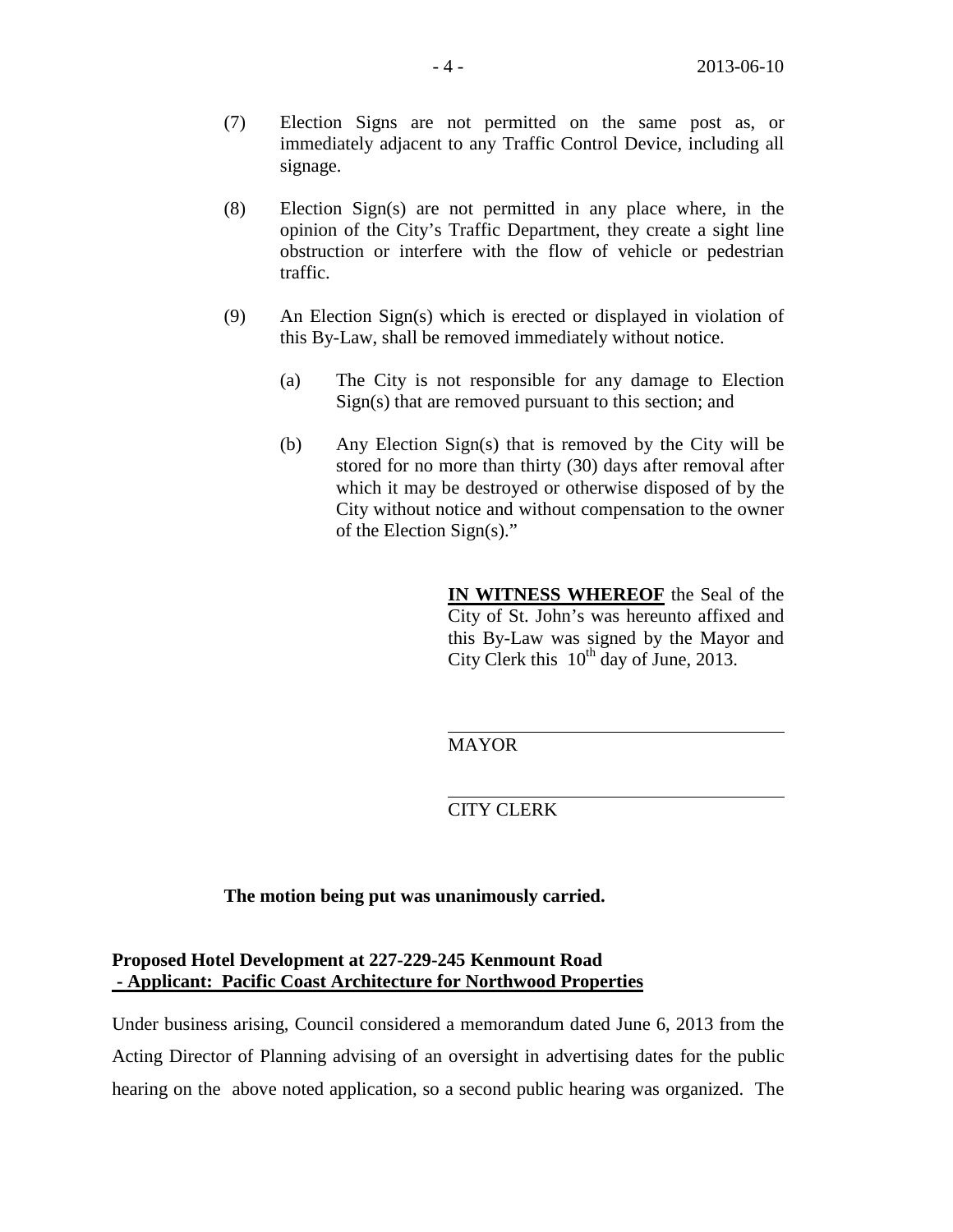amendments were again approved by Council on June 3, 2013. It is now in order that Council rescind the original motion of April 1, 2013 to approve Resolutions for St. John's Municipal Plan Amendment Number 109, 2013 and St. John's Development Regulations Amendment Number 557, 2013.

#### **SJMC2013-06-10/256R**

**It was moved by Councillor Hickman; seconded by Deputy Mayor Duff: That Council's decision of April 1, 2013 to approve Resolutions for St. John's Municipal Plan Amendment Number 109, 2013 and St. John's Development Regulations Amendment Number 557, 2013, be rescinded.**

**The motion being put was unanimously carried.**

#### **Media Release**

Under business arising, Councillor Hann presented a Media Release advising that the St. John's Transportation Commission will begin a pilot project to operate a fixed route service aimed at seniors. Health and Community Services Minister, Susan Sullivan, announced \$1.3 million today under the Age-Friendly NL Transportation project, and Metrobus was successful in its application for funding of a community bus service aimed at the aging population. Metrobus will receive \$100,000 each year over the next three years to operate the service.

Councillor Hann noted now that the funding has been approved Metrobus will move forward to the final stages of planning and consultation with seniors in the City to design a service that meets the needs of seniors, particularly areas that have a significant senior population. Councillor O'Leary noted that residents of Caribou Manor have been advocating for service and asked that they be considered.

#### **Drill Hall Pleasantville**

Under business arising, Councillor Colbert referred to his request that staff investigate whether the Drill Hall in Pleasantville, which is scheduled for demolition, can be useful for any purpose and put forward the following motion: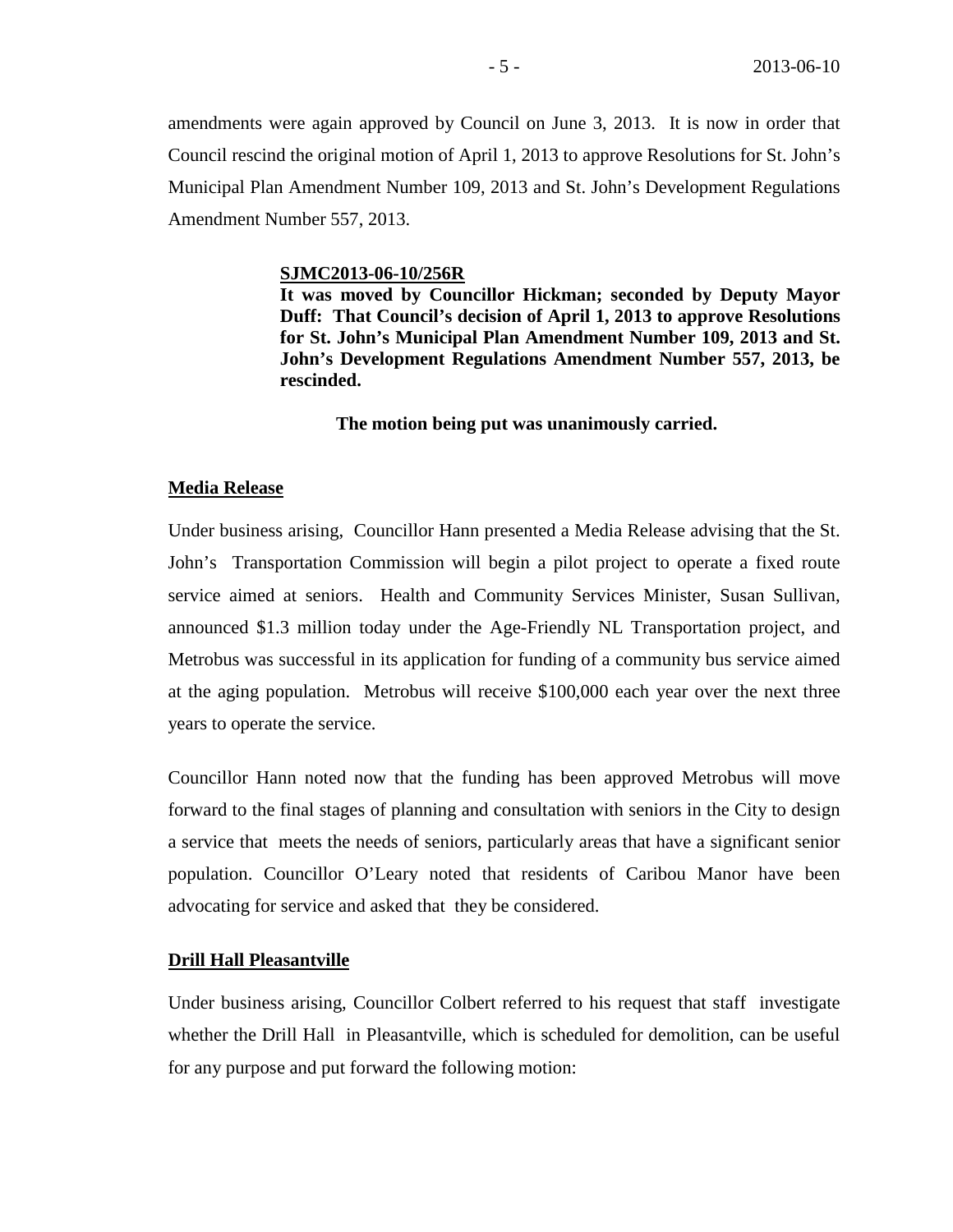### **SJMC2013-06-10/257R**

**It was moved by Councillor Colbert; seconded by Councillor Breen: That staff be directed to enter into discussions with Canada Lands on the probability of using the Drill Hall building in Pleasantville vs demolition of the building.**

**The motion being put was unanimously carried.**

### **Notices Published**

**1. A Discretionary Use Application** has been submitted requesting permission to occupy a portion of **Civic No. 14 Riverside Drive East** as a home occupation that involves the making and delivery of baked goods. The proposed business will occupy a floor area of approximately  $12m^2$  (kitchen area) and will operate Monday to Friday, 9 a.m. to 2 p.m. The business involves baking with domestic cooking equipment. No on-site sales, delivery only in a non-commercial vehicle approximately twice per week. One on-site parking space is provided for the business. The applicant is the sole employee. **(Ward 1)** 

Two (2) Submissions

**SJMC2013-06-10/258R It was moved by Councillor Hann; seconded by Councillor Hickman: That the application approved.**

**The motion being put was unanimously carried.**

**2. A Discretionary Use Application** has been submitted to operate a restaurant as a Heritage Use from Waterford Manor at **Civic No. 185 Waterford Bridge Road**. The proposed restaurant will occupy a seating area of 60  $m^2$ . The property currently operates as a Bed and Breakfast. The facility also hosts wedding and private functions. On-site parking can accommodate 15 vehicles. **(Ward 3)**

### **SJMC2013-06-10/259R**

**It was moved by Councillor Tilley; seconded by Councillor O'Leary: That the application be rejected.**

Council considered a number of written submissions of objection and support from the area residents regarding the proposed restaurant at 185 Waterford Bridge Road.Council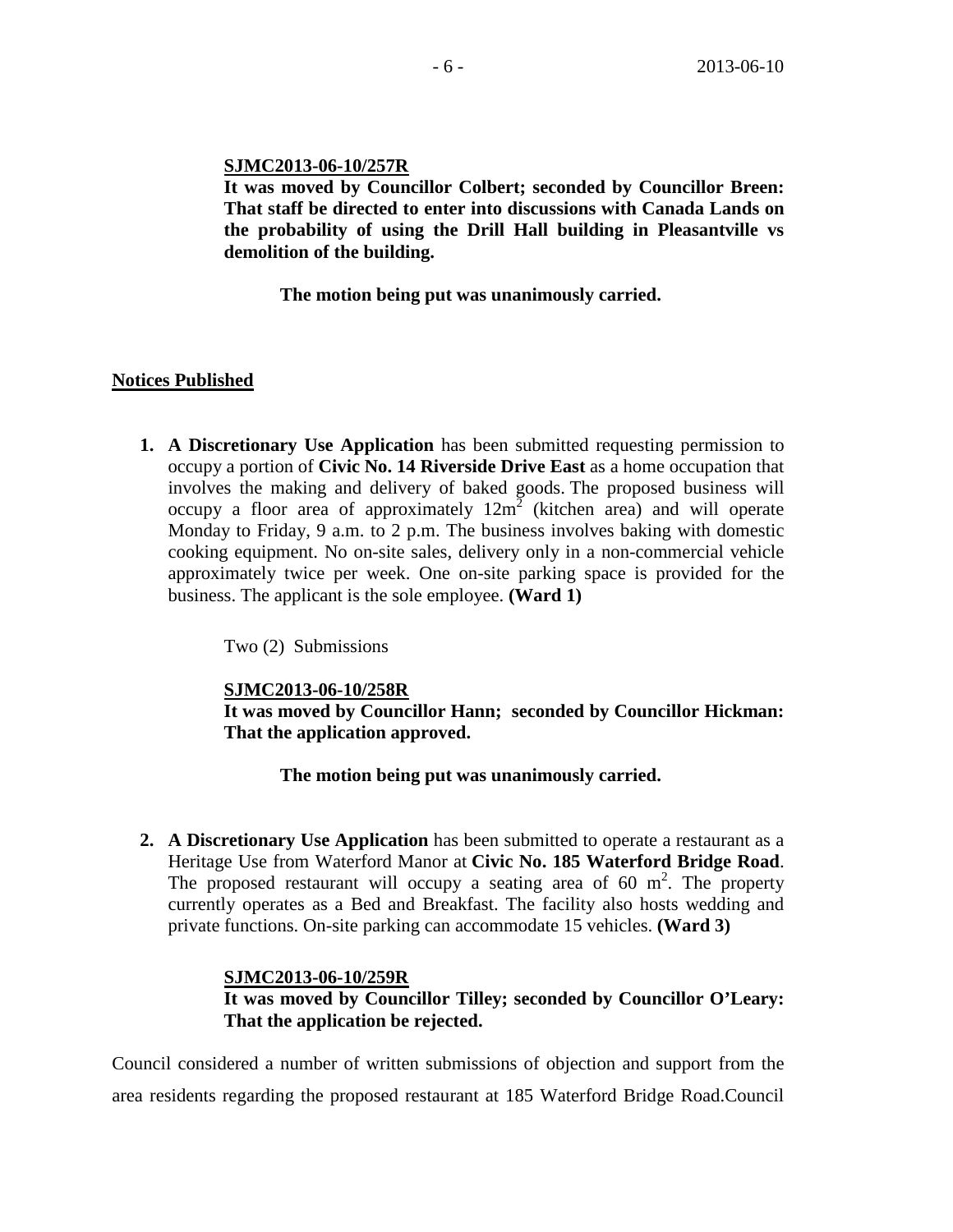also considered a letter from Mr. Nassir Badrudin,The Waterford Manor, in response to the letters of objections to the establishment of a Restaurant at Civic No. 185 Waterford Bridge Road.

Members of Council voting in favour of rejection of the application expressed concern relative to parking and traffic and the impact the proposed establishment would have on the residents' quality of life.

### **Following discussion, the motion to reject being put was unanimously carried.**

#### **Committee Reports**

### **Heritage Advisory Committee Report dated May 29, 2013**

Council considered the following Heritage Advisory Committee Report dated May 29, 2013:

| In Attendance: | Deputy Mayor Shannie Duff, Chairperson                  |
|----------------|---------------------------------------------------------|
|                | Councillor Sheilagh O'Leary                             |
|                | Taryn Sheppard, Nexter Representative                   |
|                | Jeremy Bryant, NL Association of Architects             |
|                | Tony Lockyer, Eastern NL Homebuilders Association       |
|                | Dave Lane, NL Historic Trust                            |
|                | Melanie Del Rizzo, Citizen Representative               |
|                | Gerard Hayes, Citizen Representative                    |
|                | <b>Sylvester Crocker, Manager of Technical Services</b> |
|                | Peter Mercer, Heritage Officer                          |
|                | Lindsay Lyghtle Brushett, Planner                       |
|                | Mark Hefferton, Planner                                 |
|                | Helen Miller, City Archivist                            |
|                | Margaret Donovan, Tourism Industry Coordinator          |
|                | Karen Chafe, Recording Secretary                        |

### **1. Request to Demolish Richmond Hill Cottage at 18 Topsail Road** *(REQUEST WITHDRAWN BY APPLICANT***)**

The Committee met with Paul Fowler and Dermot Karney of Wrightland Development

Corporation who submitted a request for approval to demolish Richmond Hill Cottage at 18 Topsail Road and to replicate the existing with a new structure that would be more energy efficient and situated further back on the site. They outlined the rationale for demolition, a copy of which is attached to this report.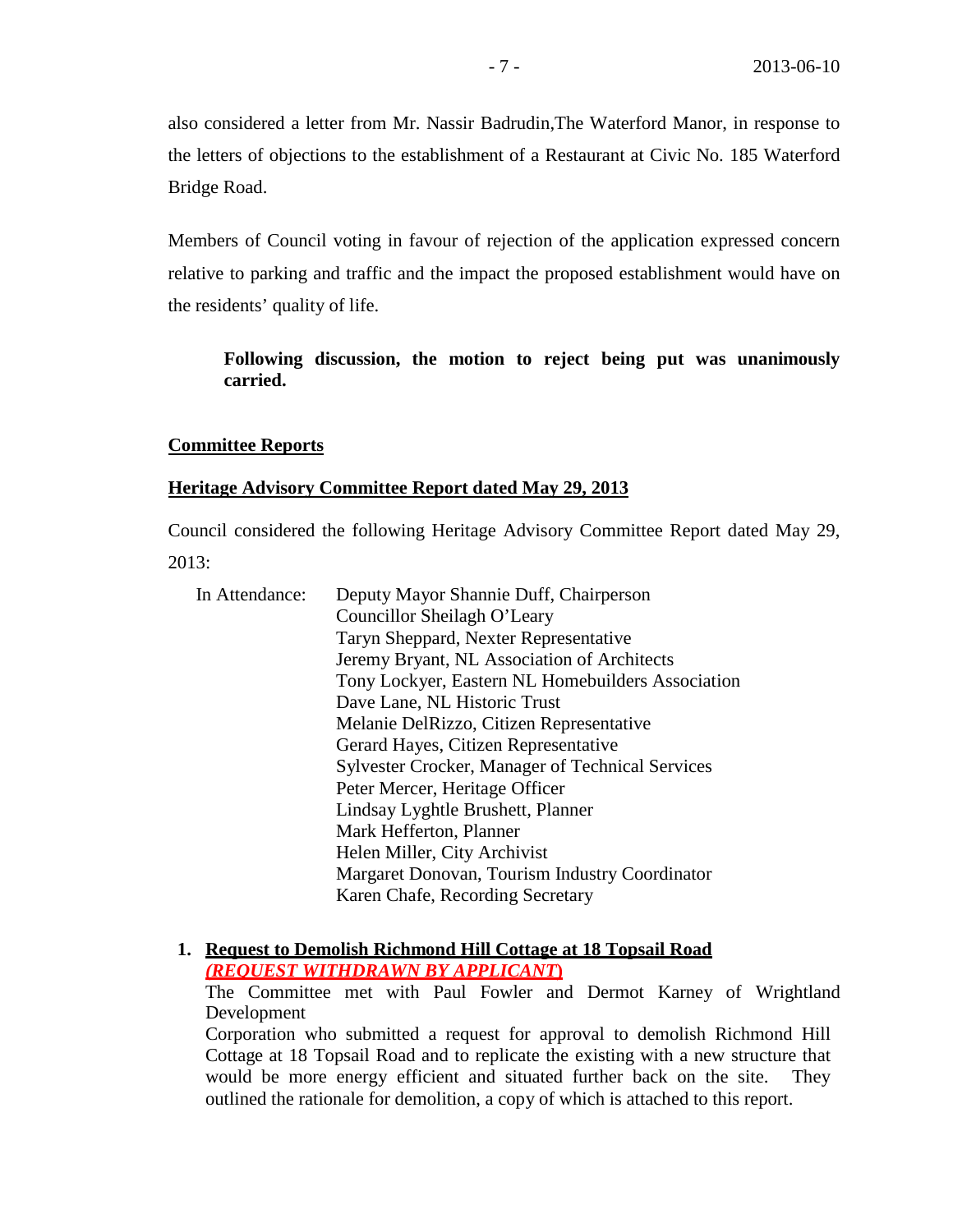- Essentially, the developers feel that the property has deteriorated to the point that it is beyond repair as a result of a pipe break on the second floor, flooding the entire house and damaging the hardwood floors. Vandals have also caused damage by stealing fuel from the storage tanks and busting all visible copper pipes from the furnace for salvage. The developer further asserts that there is nothing of architectural significance or material value that can be retained from the existing house. The developer also stated that when the leak occurred, the property was vacant and they were only checking on it on a bi- weekly basis.
- The developer has also outlined concerns about the steep grade which has been created by the excavation for the new cul-de-sac at McLea Park. Consequently, Richmond Hill Cottage now sits higher above the cul de sac street grade which increases the difficulty of incorporating new garages and front door entries. The developer also claims that there is a very real exposure to undermining the existing foundation.

The Heritage Advisory Committee notes that Council agreed to approve the subdivision of land for a residential development subject to preservation and restoration of Richmond Cottage which was designated as a heritage structure by the City of St. John's on June 9, 2003. At that time, Council also adopted By-Law 1461 under Section 355 of the City of St. John's Act which in part states the following:

*Section 355*

- *(b) A building, structure, land or area designated by Council shall not be demolished or built upon nor shall the exteriors of the building or structure be altered, except with the approval of Council; and*
- *(c ) In exercising this power under the City Act, Council shall have regard to the following considerations:*
	- *i. The need of preserving heritage buildings, structures, land or areas that collectively represent a cross-section of all periods and styles in the City's historic and cultural evolution;*
	- *ii. The costs and benefits of the preservation; and*
	- *iii. The compatibility of preservation with other lawful uses of the buildings, structures or lands.*

The Committee further notes that Section 5.9.3 of the St. John's Development Regulations provides that no person shall remove, pull down, or demolish any heritage building except for life safety reasons or for a public work, nor shall the exterior of any heritage building be repaired or altered without the express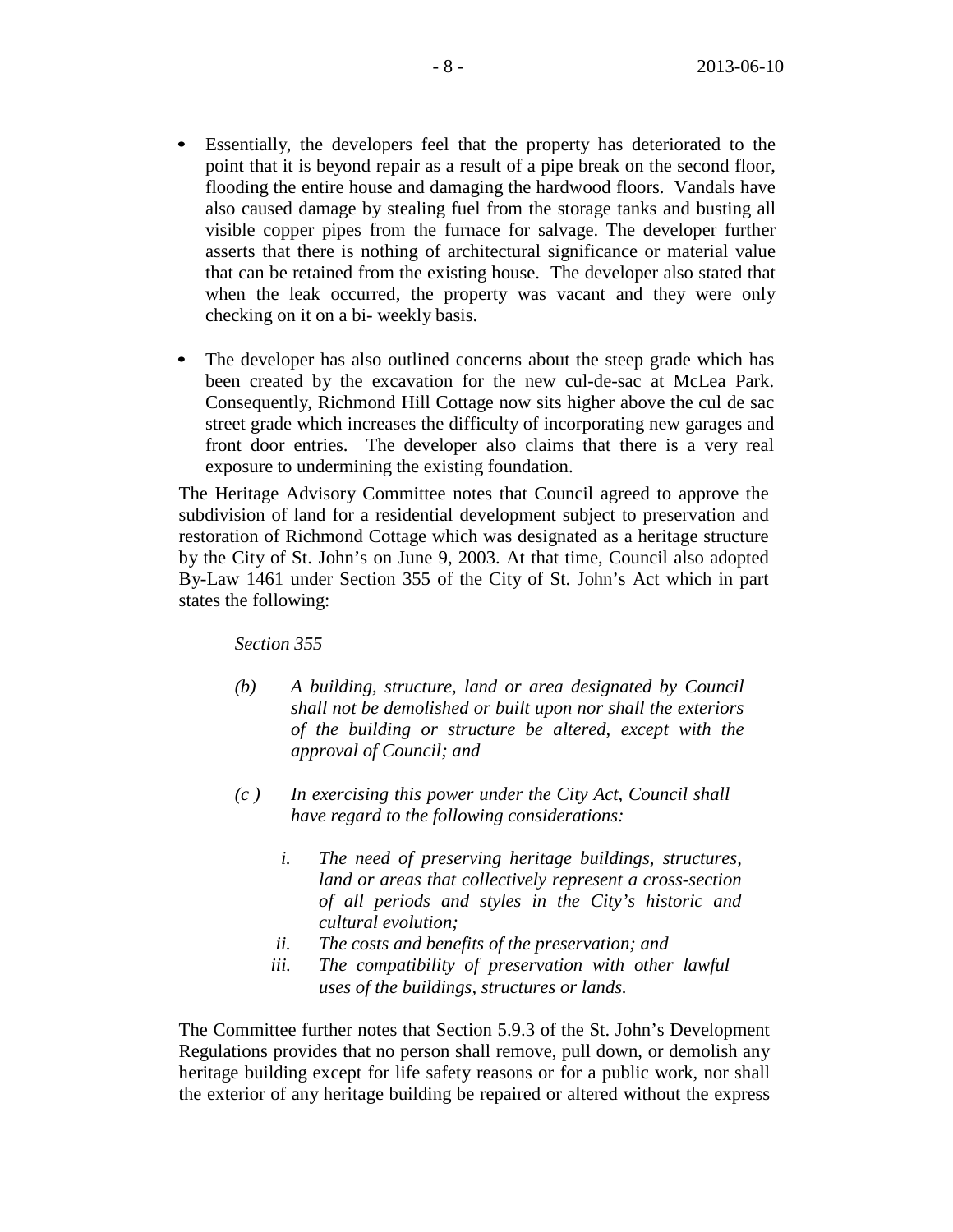written permission of Council.

The Committee expressed major objection to the proposed demolition given that Richmond Hill Cottage was structurally sound when it was given heritage designation in 2003. Council's approval of the residential development surrounding the cottage was also subject to the maintenance of Richmond Hill as per the above noted By-Law 1461 and Section 355 of the City of St. John's Act. The Committee concludes, therefore, that the owner's failure to provide adequate security and maintenance to the property is an irresponsible act of demolition by neglect.

### **The Committee recommends that the request to demolish Richmond Cottage at 18 Topsail Road be rejected and that this cottage be fully restored and maintained.**

### **The Committee also recommends that the regulatory process be reviewed to ensure that heritage designated properties are properly maintained by their property owners prior to Council's granting permission to develop the lands surrounding them.**

The historical background for Richmond Cottage was presented during the meeting and is also attached to this report. Richmond Cottage is a 165 year old building consisting of early classical vernacular architecture, with distinctive Scottish features and unique long narrow windows. Its historic value is associated with the Honourable Kenneth McLea and Gilbert Browning. McLea was a St. John's merchant who purchased the land near the Crossroads in Riverhead in 1848. He was a candidate for St. John's west in the election of 1861, and his candidature resulted in an election riot in which three people were shot to death on Water Street. He died a year later. Subsequently his business went bankrupt and the family sold the property. Gilbert Browning was a Scottish builder-architect who came to Newfoundland following the Great Fire of 1846 in which a large portion of St. John's was burnt. Browning arrived amongst a large number of men who were engaged in the building trades in England and who came to help with rebuilding the town. He was hired by McLea to design and build Richmond Hill. Thirty years after Browning built the house, he purchased it as his family residence. He became a prominent businessman in his own right. His most successful venture was a biscuit factory near the Crossroads, which afterwards was carried on under the name of Browning-Harvey. This company is still in operation today.

# **2. 271-275 Duckworth Street (Former Telegram Building) Proposed Renovation**

The Committee met with Charlie Oliver, property owner and Beaton Sheppard, Architect to

discuss their proposal for exterior renovation to 271-275 Duckworth St. The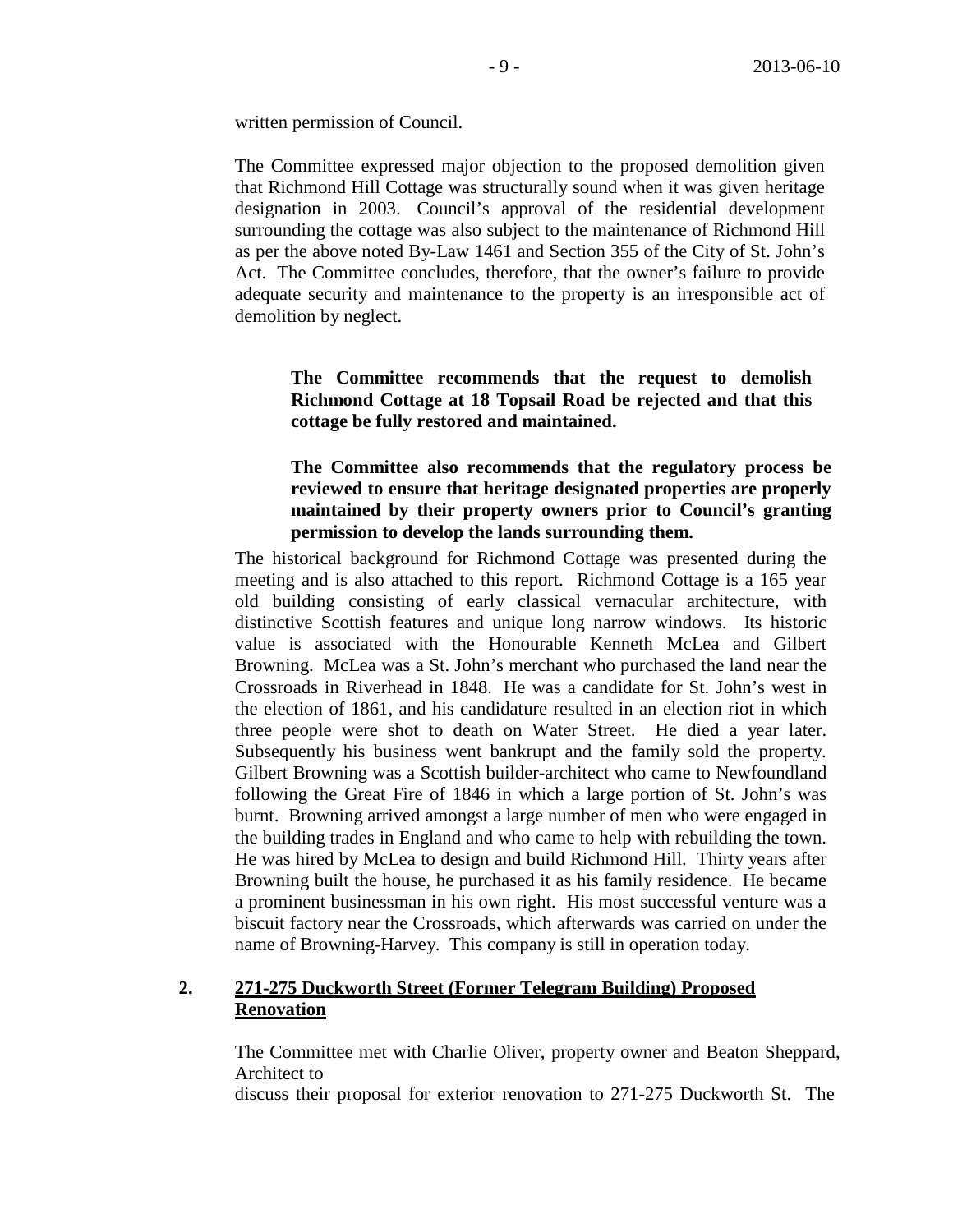elevations are attached.

### **The Committee, with the abstention of Taryn Sheppard, recommends approval of the elevations as outlined.**

### **3. 53-67 Margaret's Place (St. Michael's Convent and Belvedere Orphanage) Proposed Renovations and**   $Extension$

The Committee met with Steve Saunders, Vice President of Future Group and Jeremy Bryant,

Architect with Sheppard Case (and new member of the Heritage Advisory Committee) to discuss the proposed renovations and extension to the former Belvedere Orphanage. Mr. Bryant abstained from voting on this matter.

The developer proposes to develop seven condominiums in the former St. Michael's Convent, each with two storeys, and an additional 29 new condos in the former Belvedere orphanage and its proposed addition. Artist renderings and site layout were circulated and reviewed by the Committee. The exteriors of both St. Michael's Convent and the Belvedere Orphanage will be restored. The proposal for the new extension is preliminary and subject to the Committee's feedback and direction. The exterior is a simple design at present and the cladding intended is masonry. The scale of the new extension would be in keeping with the height of the existing buildings. The developer would like to create an oasis in the middle of this very plain area, and a landscape plan was circulated for the Committee's review.

With regard to concerns about emergency access to the laneway, it was noted that the new landscape plan should improve the access. The proposed development will also reduce the density by the removal of the commercial component thereby reducing traffic by at least half.

The Committee was receptive to the preliminary design and the contrast of the new building from the existing structures.

**The Committee recommends approval in principle subject to ongoing consultation about material and design details with the Heritage Officer and the Heritage Advisory Committee.**

**SJMC2013-06-10/260R**

**It was moved by Councillor Tilley; seconded by Councillor O'Leary: That the Committee's recommendations be approved.**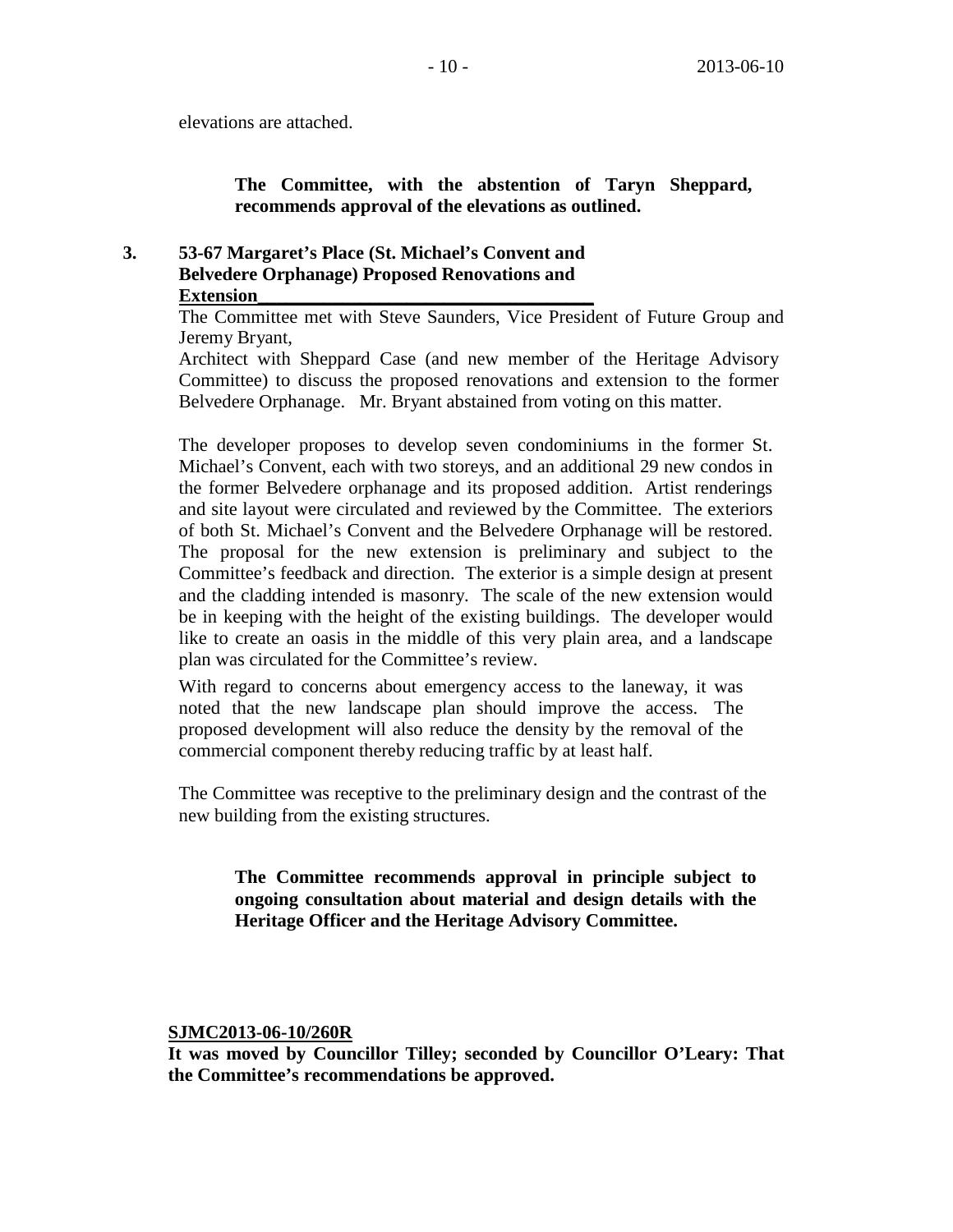Regarding Item #1 – Request to Demolish Richmond Hill Cottage at 18 Topsail Road, Deputy Mayor Duff advised that the request was withdrawn by the applicant following the Heritage Committee meeting, and stressed the importance of the Committee's recommendation that a regulatory process be reviewed to ensure that heritage designated properties are properly maintained by their property owners, prior to Council granting approval to develop the lands surrounding them.

Councillor Galgay asked if there is any consultation taking place with developers to recognize the significance of the historic buildings. The Deputy Mayor indicated that the Committee has discussed the matter and will bring back a specific recommendation that would require some level of public recognition of the important history of the historic buildings.

#### **The motion being put was unanimously carried.**

#### **Environmental Advisory Committee Report dated June 10, 2013**

Council considered the following Environmental Advisory Committee Report dated June 10, 2013:

**Attendees:** Councillor Sheilagh O'Leary Deputy Mayor Shannie Duff Kieran Hanley, NL Environmental Industry Association Randal Greene, Nature Conservancy Canada Rick Kelly, Food Security Network Bill Stoyles, Northeast Avalon ACAP Arvo McMillan, Individual Representative Jonas Roberts, Individual Representative Marvin Barnes, Individual Representative Rick Comerford, Individual Representative Stephanie Curran, Individual Representative Ken O'Brien, Manager of Planning and Information Karen Chafe, Recording Secretary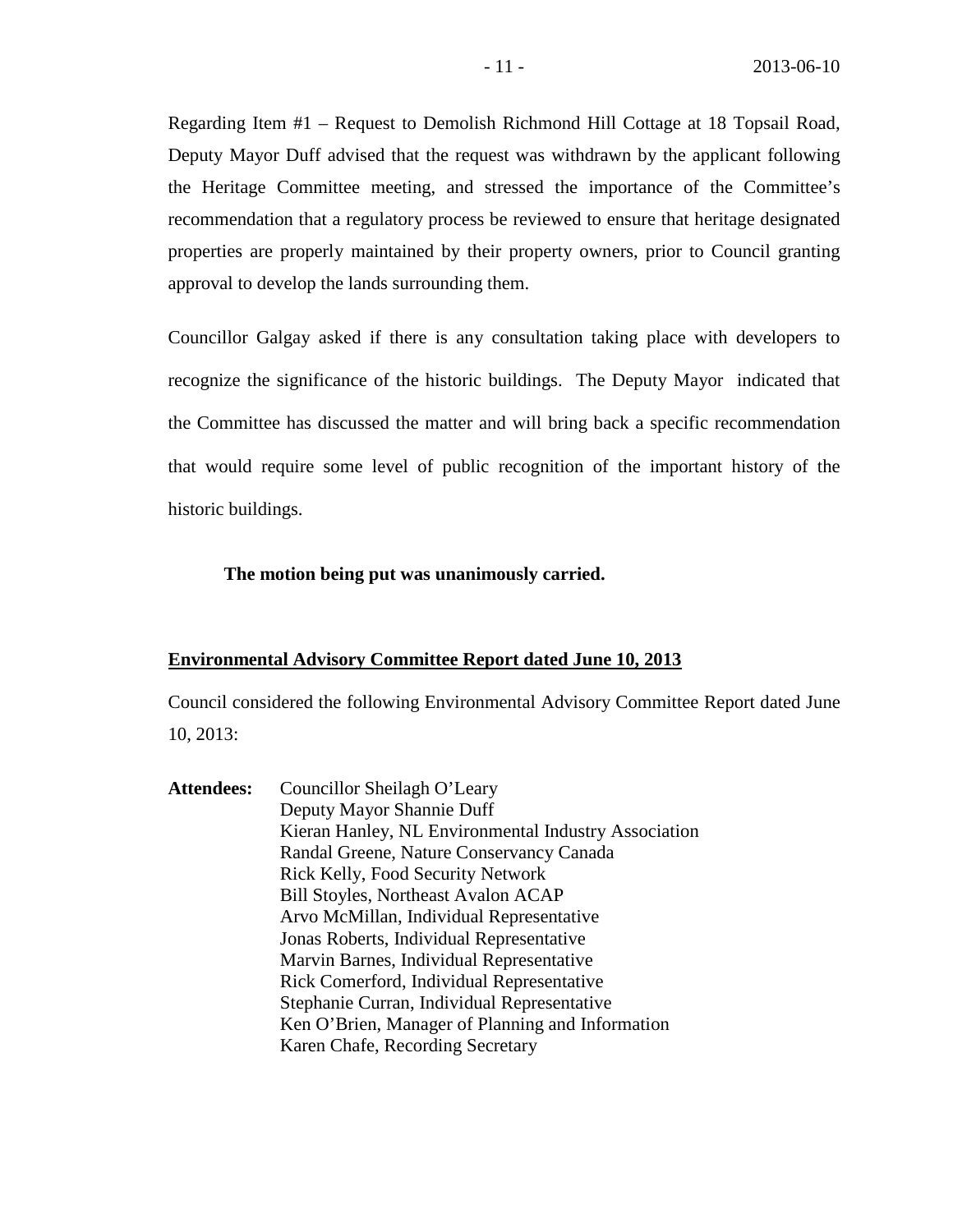**1. Revision to Terms of Reference for the Environmental Advisory Committee** The Committee requests Council's approval of the following:

> **The Committee recommends that Council approve the addition of the Manager of Parks and Open Spaces as a staff advisor to the Environmental Advisory Committee, and that the Committee's Terms of Reference be revised to reflect this change.**

**Councillor Sheilagh O'Leary Chairperson**

### **SJMC2013-06-10/261R**

**It was moved by Councillor O'Leary; seconded by Councillor Breen: That the Committee's recommendation be approved.**

### **The motion being put was unanimously carried.**

### **Special Events Advisory Recommendation**

Council considered the following Special Events Advisory Committee

Recommendations:

The following recommendations of the Committee are forwarded to Council for approval in principle subject to any conditions that may be required by the Special Events Advisory Committee:

| 1) | Event:           | Athletics NorthEast Running Club Duathalon |
|----|------------------|--------------------------------------------|
|    | <b>Location:</b> | Gould's                                    |
|    | Date:            | June 16, 2013                              |
|    | Time:            | $8:00 - 10:00$ am                          |

**Affected Roads:** Back Line Road - Ruby Line to Doolings Line Cochrane Pond Road Ruby Line - Main Road to Robert E. Howlett

#### **Recommendation:**

It is the recommendation of the Committee that Council approve the above noted events, subject to the conditions set out by the Special Events Advisory Committee.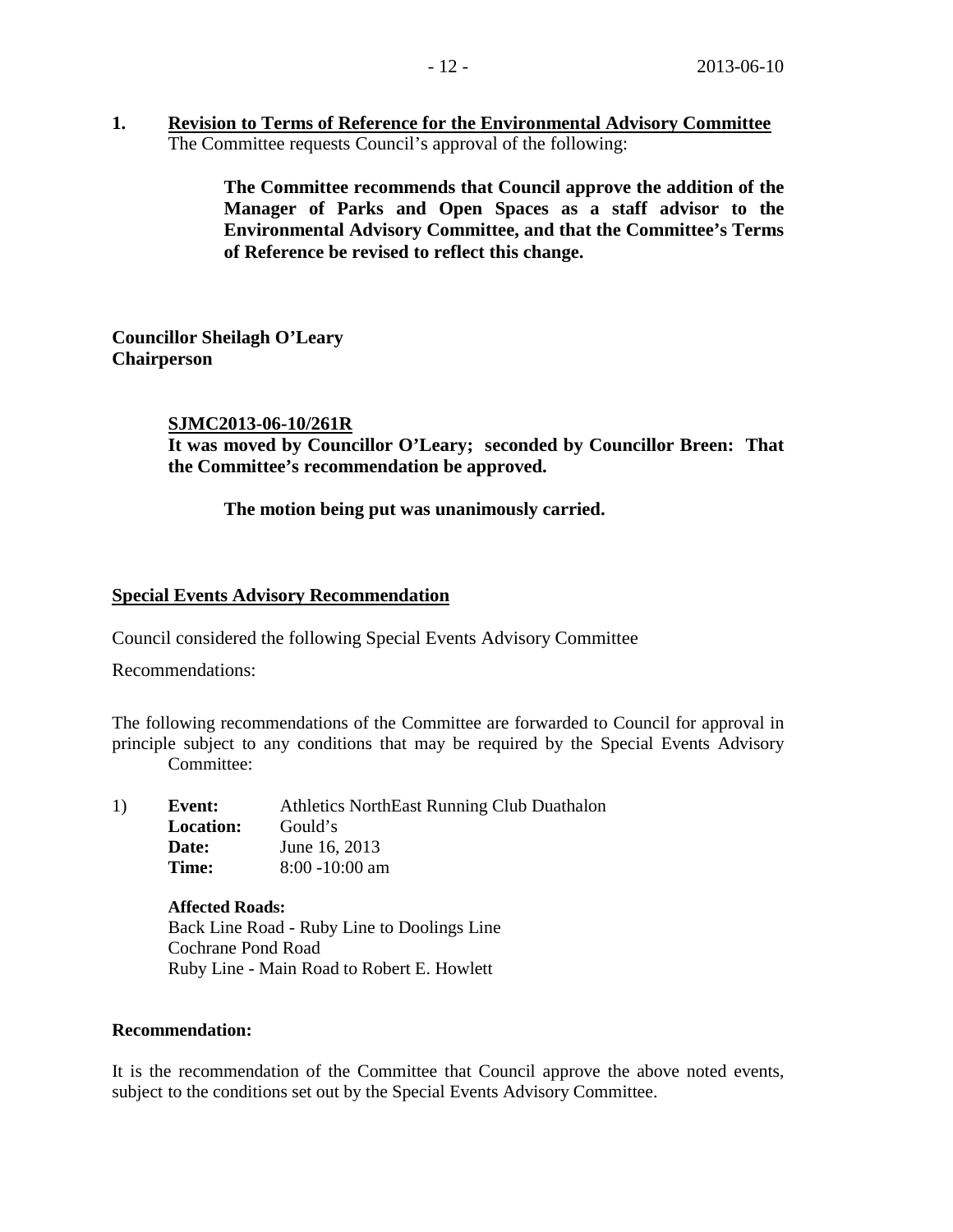Robin King, P. Eng. Chairperson – Special Events Advisory Committee

#### **SJMC2013-06-10/262R**

**It was moved by Councillor Hickman; seconded by Councillor Collins: That the Committee's recommendations be approved.**

**The motion being put was unanimously carried.**

#### **Building Permits List**

#### **SJMC2013-06-10/263R**

**It was moved by Councillor Hickman; seconded by Councillor Hann: That the recommendation of the Deputy City Manager, Development, Planning & Engineering with respect to the following Building Permits List be approved:** 

### **Building Permits List Council's June 10, 2013 Regular Meeting**

Permits Issued: 2013/05/30 To 2013/06/05

#### **CLASS: COMMERCIAL**

| 15 Aberdeen Ave, U-Auto     | Co | Retail Store         |
|-----------------------------|----|----------------------|
| 323 Hamilton Ave., Suite 6  | Co | Office               |
| 29 Howley Ave Exten         | Co | Commercial School    |
| 29 Howley Ave Exten         | Co | Office               |
| 29 Howley Ave Exten         | Co | Office               |
| 79-81 New Gower St          | Co | Eating Establishment |
| 17-19 Pippy Pl -Sassytuna   | Co | Custom Workshop      |
| 302 Water St -Junk          | Co | Retail Store         |
| 323 Hamilton Ave, Suite 6   | Sn | Office               |
| 385 Water St - Oceanex Inc. | Sn | Harbour Use          |
| 421 Torbay Rd               | Ms | Retail Store         |
| 302 Water St                | Sn | Retail Store         |
| 50 White Rose Dr            | Ms | Retail Store         |
| 371-373 Duckworth St        | Rn | Patio Deck           |
| 319 Water St                | Nc | Accessory Building   |
| 275 East White Hills Rd     | Nc | Accessory Building   |
| 139 Torbay Rd               | Sw | Restaurant           |
| 465 East White Hills Rd     | Rn | Retail Store         |
|                             |    |                      |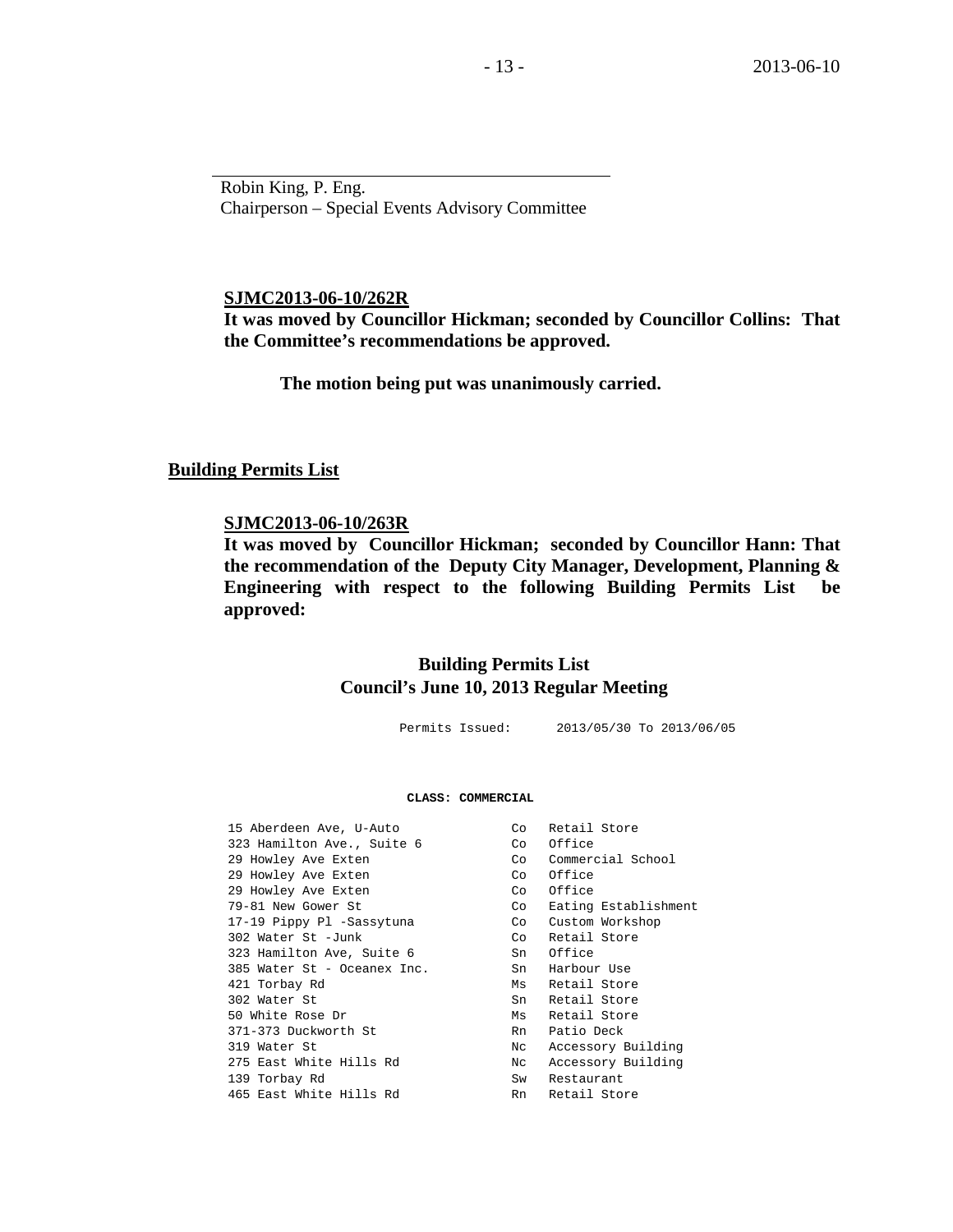|                                |                    | This Week \$                    | 635,840.00 |
|--------------------------------|--------------------|---------------------------------|------------|
|                                | Class: Industrial  |                                 |            |
| National Harbour Board/Pier 17 | Nc                 | Accessory Building              |            |
|                                |                    | This Week \$                    | 100,000.00 |
|                                |                    | Class: Government/Institutional |            |
| 435 Back Line, Skilled Trades  | Rn                 | School                          |            |
| 2a Bonaventure Ave             | Rn                 | School                          |            |
|                                |                    | This Week \$                    | 152,700.00 |
|                                | Class: Residential |                                 |            |
| 19 Aldergrove Pl               | Nc                 | Fence                           |            |
| 19 Aldergrove Pl               | Nc                 | Accessory Building              |            |
| 22 Bavidge St                  | $_{\rm NC}$        | Accessory Building              |            |
| 48 Bell's Turn                 | Nc                 | Single Detached & Sub.Apt       |            |
| 5 Bennett Ave                  | Nc                 | Accessory Building              |            |
| 5 Bennett Ave                  | Nc                 | Fence                           |            |
| 41 Spruce Grove Ave            | Nc.                | Accessory Building              |            |
| 47 Blackmarsh Rd               | $_{\rm NC}$        | Fence                           |            |
| 143 Blue Puttee Dr, Lot 73     | Nc                 | Single Detached Dwelling        |            |
| 169 Canada Dr                  | Nc                 | Patio Deck                      |            |
| 6 Capulet St, Lot 204          | N <sub>C</sub>     | Single Detached Dwelling        |            |
| 23 Cypress St                  | Nc                 | Accessory Building              |            |
| 47 Cypress St                  | Nc                 | Accessory Building              |            |
| ' Cumberland Cres              | Nc                 | Fence                           |            |
| 12 Douglas St, Lot 252         | $_{\rm NC}$        | Single Detached & Sub.Apt       |            |
| 31 Downing St                  | Nc                 | Fence                           |            |
| 41 Dunkerry Cres, Lot 318      | Nc                 | Single Detached Dwelling        |            |
| 590 Empire Ave                 | Nc                 | Fence                           |            |
| 28 Gary Dr                     | $_{\rm NC}$        | Accessory Building              |            |
| 3 Gibbons Pl, Lot 4            | Nc                 | Single Detached & Sub.Apt       |            |
| 22 Gilbert St                  | Nc                 | Accessory Building              |            |
| 9 Glen Abbey St                | Nc                 | Accessory Building              |            |
| 27 Glenlonan St                | Nc                 | Accessory Building              |            |
| 27 Gold Medal Dr               | $_{\rm NC}$        | Fence                           |            |
| 31 Gold Medal Dr               | Nc                 | Fence                           |            |
| 166 Green Acre Dr              | Nc                 | Accessory Building              |            |
| 151 Green Acre Dr              | Nc                 | Fence                           |            |
| 119 Groves Rd                  | Nc.                | Accessory Building              |            |

28 Gullage St Nc Single Detached Dwelling 30 Kenai Cres North Charles Not Accessory Building 24 Laurier St<br>
24 Lester St<br>
29 Lester St<br>
29 Lester St<br>
20 Nc Accessory Building 99 Lester St Nc Accessory Building 31 Long Beach St Nc Accessory Building<br>14 Lucyrose Lane Nc Accessory Building 14 Lucyrose Lane 13 Roman Charles Mc Accessory Building<br>13 Lucyrose Lane 13 Nc Accessory Building 13 Lucyrose Lane North Charles Nc Accessory Building 23 Macbeth Dr Nc Accessory Building

Nc Accessory Building<br>Nc Fence

Nc Accessory Building

28 Mccrae St<br>26 Main Rd<br>26 Main Rd

7 Myrick Pl Nc Fence

52 Monkstown Rd<br>
99 Montague St<br>
Nc Single Detached & ; 99 Montague St Nc Single Detached & Sub.Apt 7 Myrick Pl

Nautilus Street Nc Accessory Building<br>
23 Navajo Pl<br>
Nc Accessory Building 23 Navajo Pl Nc Accessory Building

30 Melville Pl<br>52 Monkstown Rd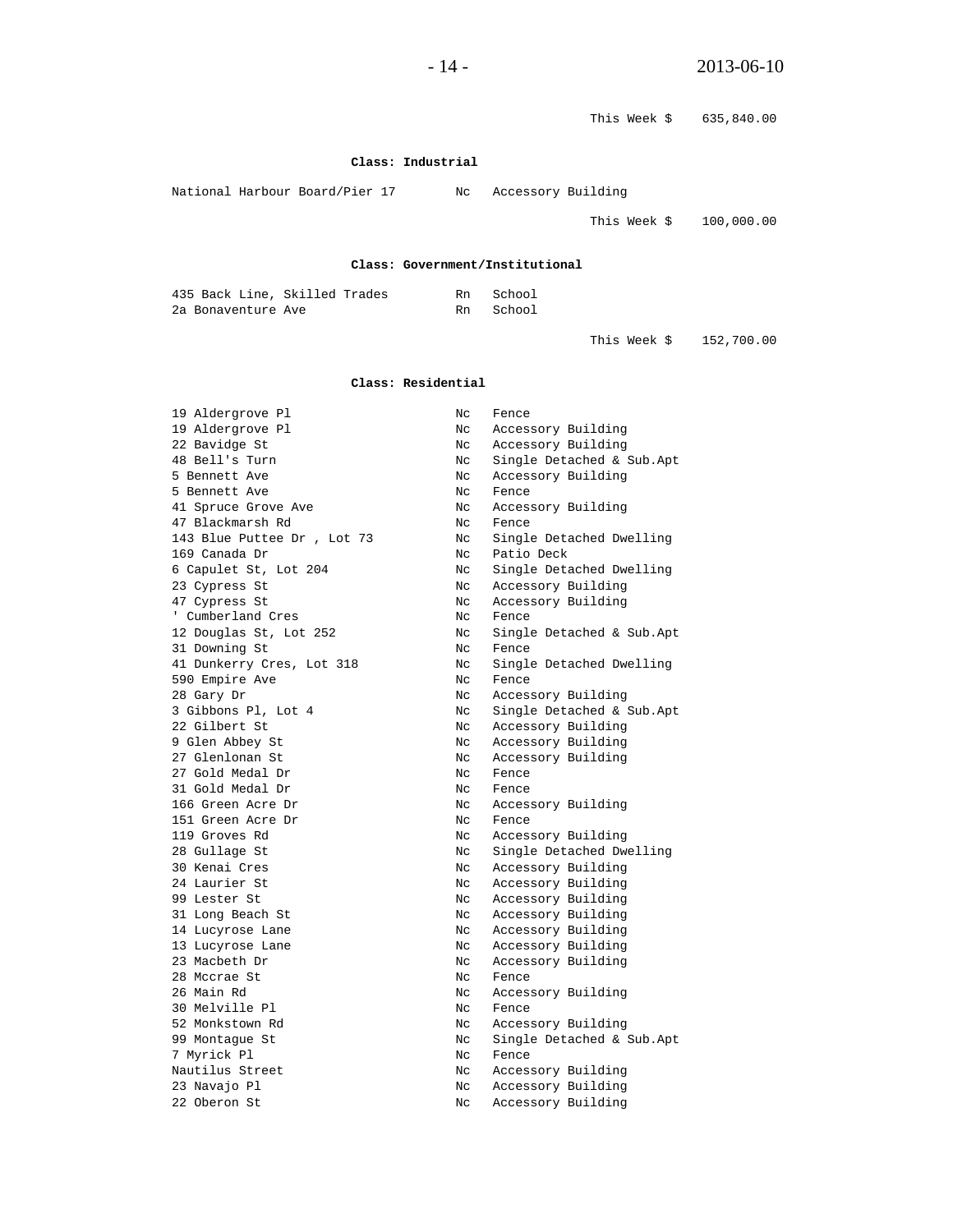37 Oberon St, Lot 178 Nc Single Detached Dwelling 46 Parkhill St<br>60 Parkhill St Nc Rence 60 Parkhill St Nc Accessory Building<br>60 Parkhill St Nc Fence 60 Parkhill St Nc Fence 10 Parliament St Nc Fence 78 Petite Forte Dr Nc Fence 20 Pitcher's Path Nc Fence 22 Pluto St<br>20 Regent St Nc Recessory Building 20 Regent St Nc Accessory Building 125 Shoal Bay Rd<br>
806 Southside Rd<br>
1806 Southside Rd<br>
1808 No Rence 806 Southside Rd Nc Fence 334 Stavanger Dr Nc Patio Deck 144 Watson St<br>31 Almond Cres The Communication Communications of Subsider 31 Almond Cres Co Subsidiary Apartment<br>10 Keith Dr Co Home Office 199-201 New Gower St, Tattoo<br>171 Cheeseman Dr 8 Georgina St<br>
27 Oberon St<br>
27 Oberon St<br>
Cr<br>
Cr<br>
Single Detached Dwel 58 Barnes Rd<br>
84 Battery Rd<br>
84 Battery Rd<br>
Rn Single Detached Dwellin 64 Freshwater Rd Rn Semi-Detached Dwelling 455-459 Logy Bay Rd Rn Condominium 108 Pleasant St Rn Semi-Detached Dwelling 223 Portugal Cove Rd 10 Stephen Pl Rn Semi-Detached Dwelling er and the state of the State of the State State of the State State State State State State State State State State State State State State State State State State State State State State State State State State State Stat

41 Oberon St, Lot 176 Nc Single Detached Dwelling 57 Parsonage Dr, Lot 2.18 Nc Single Detached Dwelling 17 Rosalind St, Lot 456 Nc Single Detached Dwelling 58 Rotary Dr , Lot 82 Nc Single Detached & Sub.Apt 99 Springdale St Nc Single Detached Dwelling 3 Stoneley Pl, Lot 2.11 Nc Single Detached Dwelling 24 Tigress St , Lot 620 Nc Single Detached & Sub.Apt Co Home Office<br>Co Service Shop 171 Cheeseman Dr Cr Single Detached & Sub.Apt 8 Georgina St Cr Subsidiary Apartment 27 Oberon St<br>
27 Oberon St<br>
29 Balnafad Pl<br>
22 Single Detached Dwelling 39 Balnafad Pl Ex Single Detached Dwelling 9 James Lane Ex Single Detached Dwelling 10 Mahogany Pl Ex Single Detached Dwelling Rn Single Detached Dwelling 4 Forest Rd<br>
13 Forest Rd<br>
13 Forest Rd<br>
20 Rn<br>
20 Rn<br>
20 Rn<br>
20 Rn<br>
20 Rn<br>
20 Rn<br>
20 Rn<br>
20 Rn<br>
20 Rn<br>
20 Rn<br>
20 Rn<br>
20 Rn<br>
20 Rn<br>
20 Rn<br>
20 Rn<br>
20 Rn<br>
20 Rn<br>
20 Rn<br>
20 Rn<br>
20 Rn<br>
20 Rn<br>
20 Rn<br>
20 Rn<br>
20 Rn<br>
20 Rn<br>
20 Rn<br> Rn Townhousing<br>Rn Semi-Detached Dwelling 182 Old Petty Harbour Rd<br>108 Pleasant St<br>Rn Semi-Detached Dwelling

| 89 Firdale Dr | Sw |        | Single Detached & Sub.Apt |
|---------------|----|--------|---------------------------|
| 3 Winter Pl   | Sw |        | Single Detached Dwelling  |
| 355b Main Rd  | Ms | Clinic |                           |

This Week \$ 4,012,823.00

**Class: Demolition**

This Week \$ .00

This Week's Total: \$ 4,901,363.00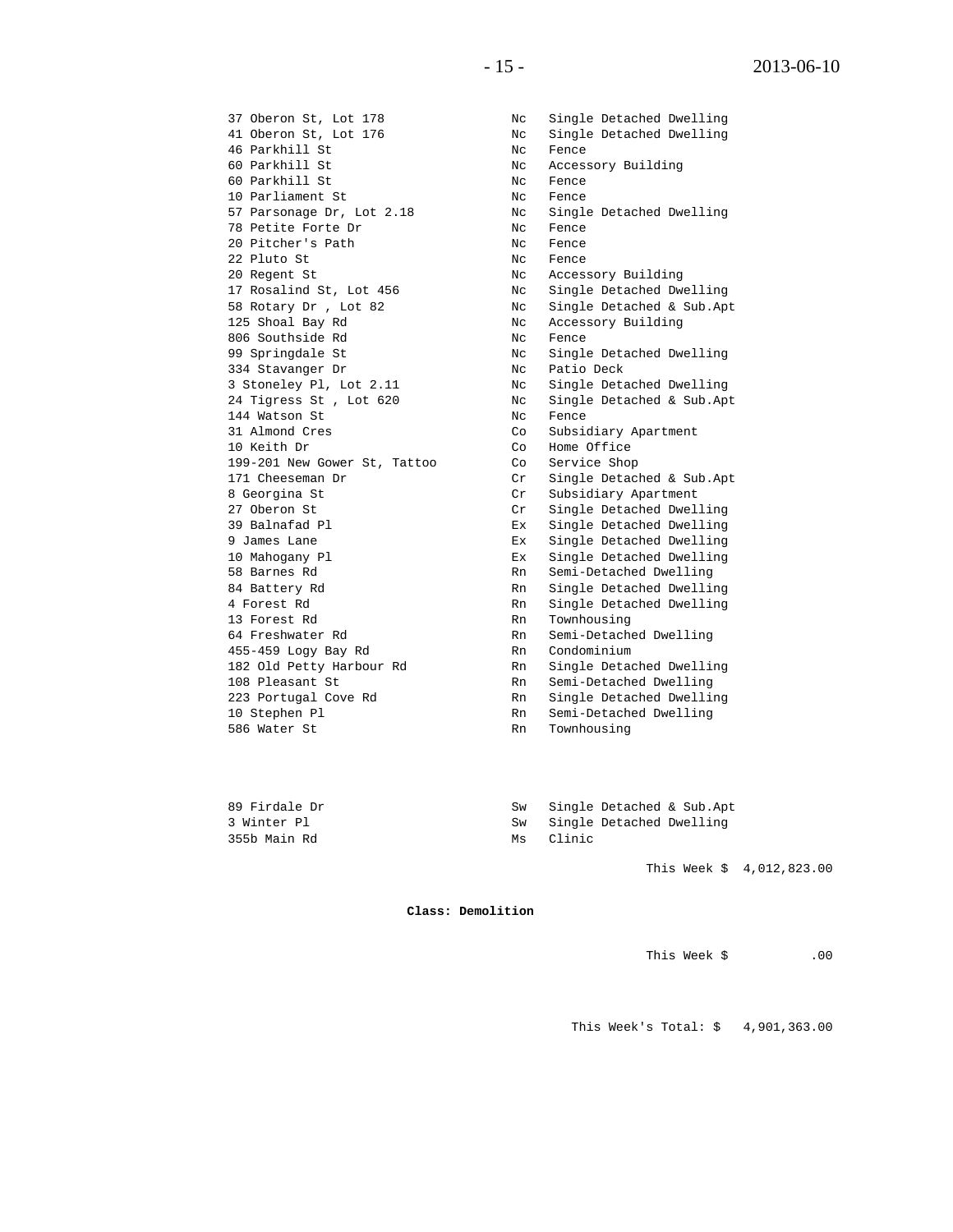Repair Permits Issued: 2013/05/30 To 2013/06/05 \$ 73,600.00

#### Legend

|  |  |  | Co Change Of Occupancy |  | Sn Sign |
|--|--|--|------------------------|--|---------|
|--|--|--|------------------------|--|---------|

- Cr Chng Of Occ/Renovtns Ms Mobile Sign
- 
- Nc New Construction Cd Chimney Demolition
- Oc Occupant Change Dv Development File
- Rn Renovations Ws Woodstove
- Sw Site Work Dom Demolition
- Ti Tenant Improvements
- -
	-
- Ex Extension Cc Chimney Construction
	-
	-
	-
	-

| YEAR TO DATE COMPARISONS                               |                  |                  |                    |
|--------------------------------------------------------|------------------|------------------|--------------------|
|                                                        | June 10, 2013    |                  |                    |
|                                                        |                  |                  |                    |
| TYPE                                                   | 2012             | 2013             | % VARIANCE $(+/-)$ |
| Commercial                                             | \$129,700,400.00 | \$46,400,900.00  | $-64$              |
| Industrial                                             | \$3,600,100.00   | \$128,000.00     | $-96$              |
| Government/Institutional                               | \$12,300,200.00  | \$11,100,800.00  | $-10$              |
| Residential                                            | \$77,400,000.00  | \$61,700,200.00  | $-20$              |
| Repairs                                                | \$2,000,500.00   | \$1,400,800.00   | $-30$              |
| Units<br>$(1 \& 2)$<br>Family<br>Housing<br>Dwellings) | 277              | 178              |                    |
| TOTAL                                                  | \$225,001,200.00 | \$120,730,700.00 | $-46$              |

Respectfully Submitted,

David Blackmore, R.P.A. Deputy City Manager – Planning, Development & Engineering

### **Payrolls and Accounts**

#### **SJMC2013-06-10/264R**

**It was moved by Councillor Colbert; seconded by Councillor Collins: That**  the following Payrolls and Accounts for the week ending June  $6<sup>th</sup>$ , 2013 be **approved:**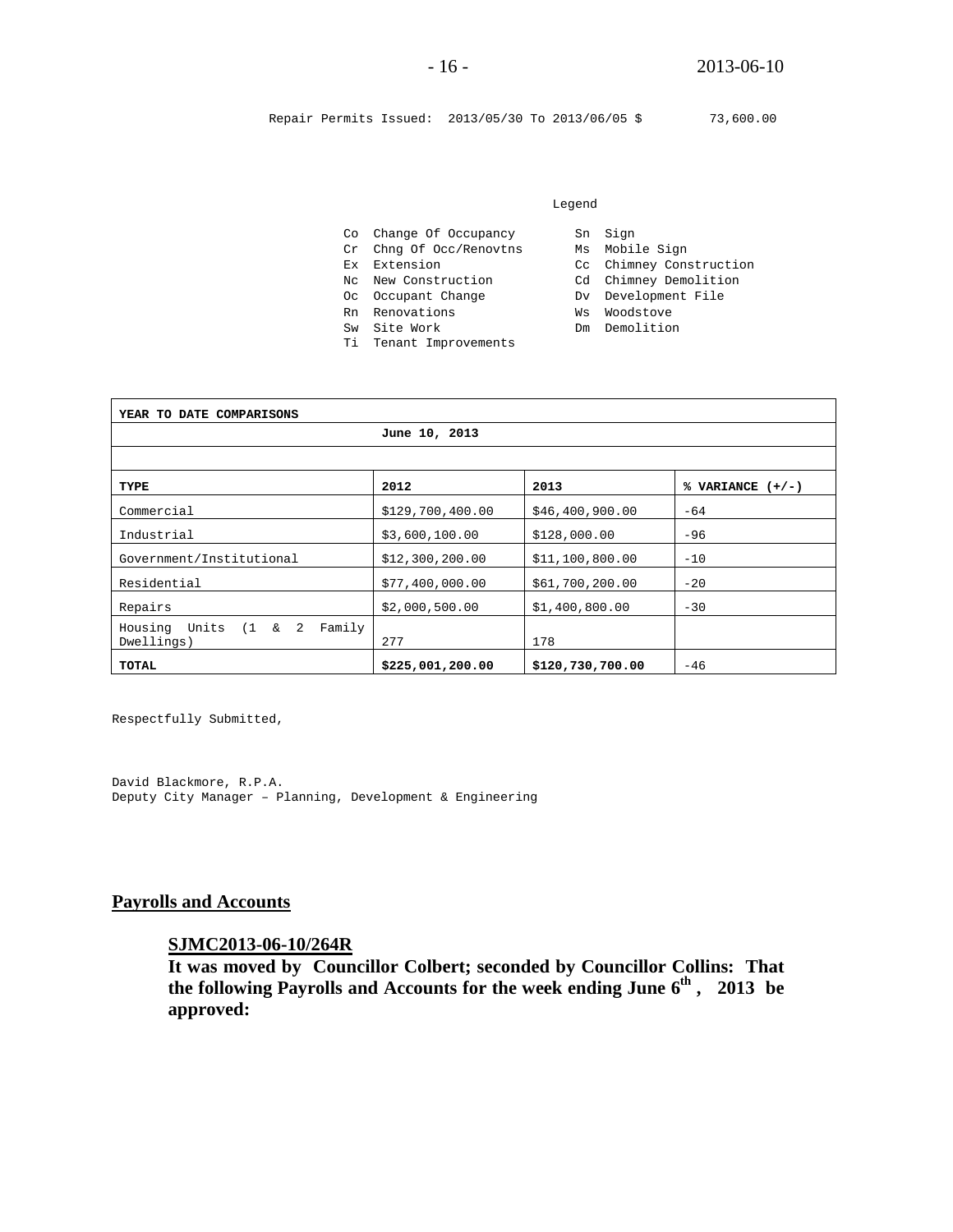#### **Weekly Payment Vouchers For The Week Ending June 6, 2013**

**Payroll**

| <b>Public Works</b>                    | 409,762.89<br>S   |  |
|----------------------------------------|-------------------|--|
| <b>Bi-Weekly Casual Administration</b> | 764,695.69<br>SS. |  |
| <b>Bi-Weekly Management</b>            | \$872,885.36      |  |
| <b>Bi-Weekly Fire Department</b>       | 575,622.26<br>SS. |  |
| <b>Accounts Payable</b>                | \$5,543,566.68    |  |

 **Total: \$ 8,166,532.88**

**The motion being put was unanimously carried.** 

### **Tenders**

- a. Tender Supply and Install Bleachers (Lions Park)
- b. Tender –Two (2) New Stakebodies
- c. Tender Infrastructure Improvements Craigmillar Avenue Watermain, Storm and Sanitary Sewer Replacement

#### **SJMC2013-06-10/265R**

**It was moved by Councillor Colbert; seconded by Councillor Collins: That the recommendations of the Deputy City Manager, Corporate Services and City Clerk and the Deputy City Manager, Planning, Development and Engineering be approved and the tenders awarded as follows:**

- **a. Centaur Products @ \$33,267.00 taxes extra**
- **b. Avalon Ford @ \$38,667.00, taxes extra**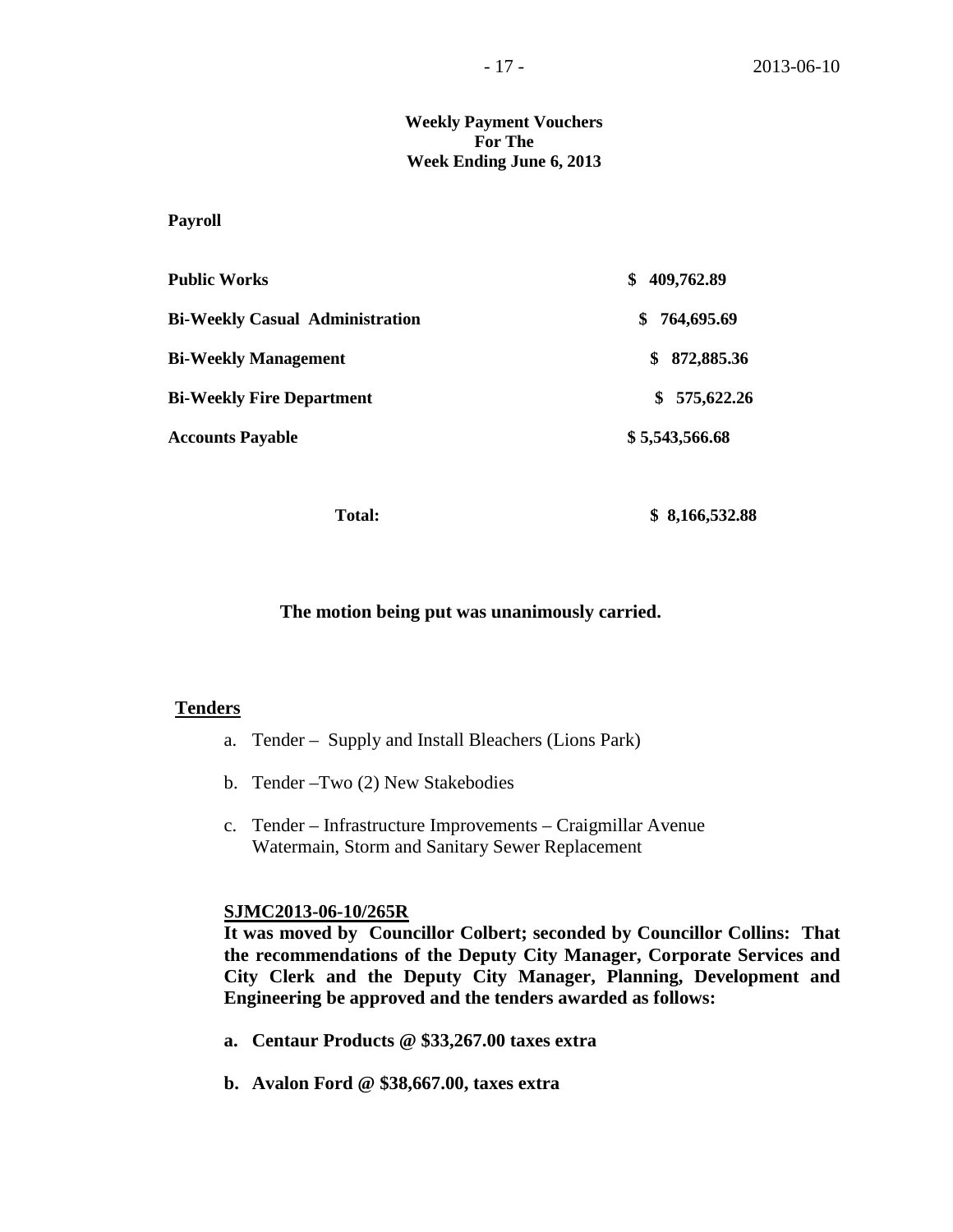**c. Coady Construction & Excavating Ltd. @ \$5,057,548.81**

**The motion being put was unanimously carried.**

### **Tender – Bannerman Park Ice Trail**

### **SJMC2013-06-10/266R**

**It was moved by Deputy Mayor Duff; seconded by Councillor Hickman: That the recommendation of the Deputy City Manager, Planning, Development & Engineering be approved and the tender awarded as follows:** 

**a. Redwood Construction Ltd. @ \$1,853,653.10 Plus HST**

**The motion being put was unanimously carried.**

### **Travel by Councillor Hickman**

Council considered a memorandum from the Acting City Manager & City Clerk dated June  $6<sup>th</sup>$ , 2013 concerning the above noted.

### **SJMC2013-06-10/267R**

**It was moved by Councillor Hann; seconded by Councillor Hickman: That travel by Councillor Hickman to the Canadian Capital Cities Organization Annual Conference, Ottawa, August 20-23, 2013 be approved.**

**The motion being put was unanimously carried.**

### **Recommendation – St. John's Market Study**

Council considered a memorandum from the Director, Office of Strategy & Engagement regarding a request for proposals issued for the purpose of preparing a study respecting the function and operations of a community market and the assessment of the former Metrobus depot for same. This is a fixed cost contract and the City of St. John's has secured partnership funding with the Atlantic Canada Opportunities Agency in the implementation of this study.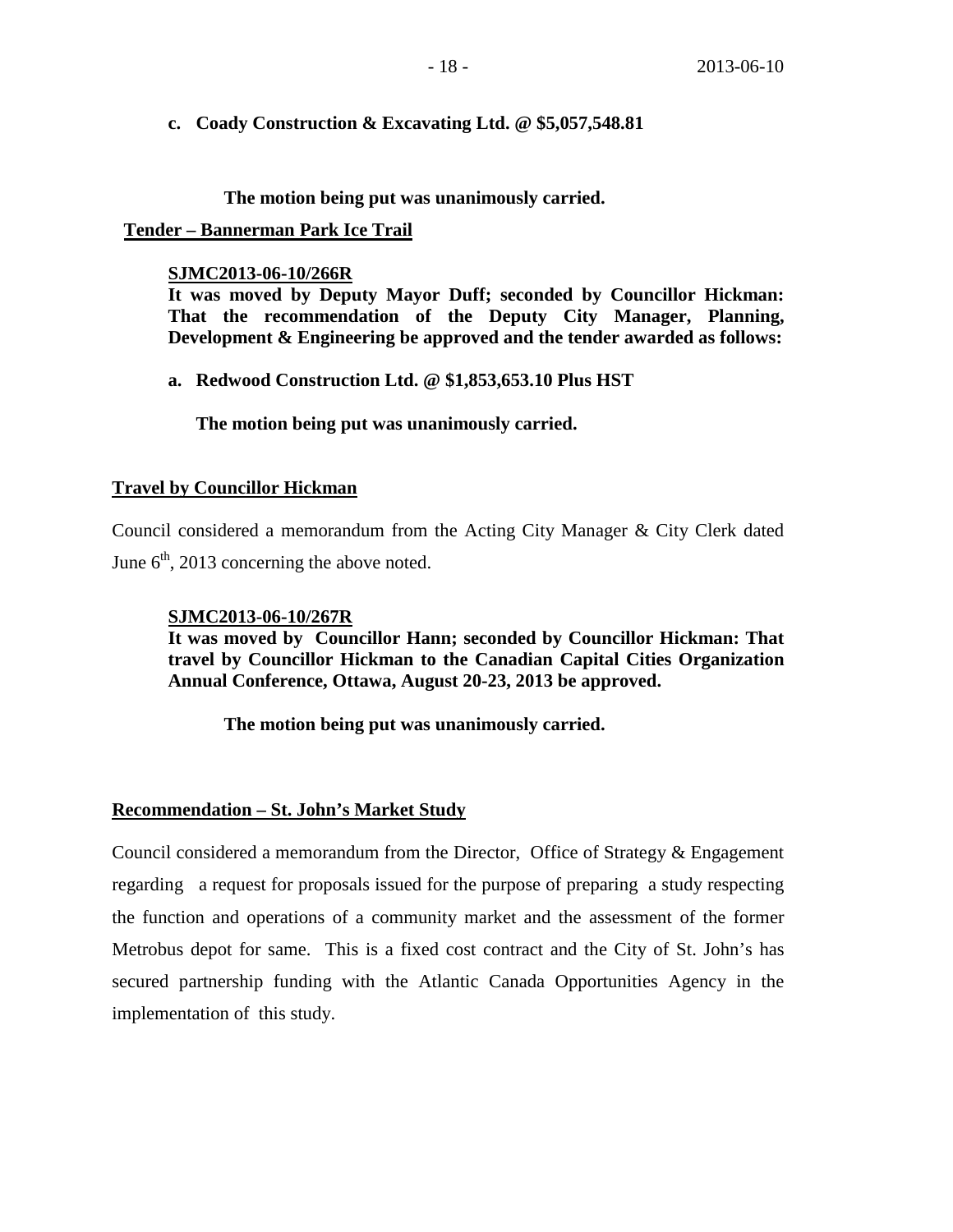### **SJMC2013-06-10/268R**

**It was moved by Councillor Hann; seconded by Councillor Tilley: That the contract for preparation of a study respecting the function and operations of a community market and the assessment of the former Metrobus depot for same, be awarded to Goss Gilroy Inc.**

**The motion being put was unanimously carried.**

### **Pine Bud Place Sanitary Sewer Diversion Project – Additional Funding Request.**

Councillor Hickman tabled a memorandum dated June 10, 2013 from the Deputy City Manager, Planning, Development & Engineering regarding the above noted.

#### **SJMC2013-06-10/269R**

**It was moved by Councillor Hickman; seconded by Councillor Collins: That an additional \$600,000.00 in capital funding be allocated to the Pine Bud Place Sanitary Sewer Diversion Project to include the rehabilitation of the local sanitary sewer and water main systems.**

**The motion being put was unanimously carried.**

### **Churchill Square Business Owners Public Meeting, June 5, 2013**

Councillor Hickman presented the following report of the Churchill Square Business Owners Public Meeting held on June 5, 2013. Councillor Hickman advised that a followup report will be brought forward at a later date.

### **1. WELCOME AND INTRODUCTIONS**

| In Attendance: City: Councillor Sandy Hickman, Chairperson<br><b>Councillor Tom Hann</b><br>Sylvester Crocker, Manager, Technical Services<br>Sandy Abbott, Recording Secretary |
|---------------------------------------------------------------------------------------------------------------------------------------------------------------------------------|
| <b>Attendees:</b> Florence Rolfe, The Strawberry Tree                                                                                                                           |
| Renata Styles, The Goldsmith                                                                                                                                                    |
| Patrick O'Keefe, Linden Court Condominium Corp.                                                                                                                                 |
| Rosalind Squires, Linden Court Condominium Corp.                                                                                                                                |
| Zachary Wiseman, Linden Court Condominium Corp.                                                                                                                                 |
| Bernard Davis, Ward 4 Candidate                                                                                                                                                 |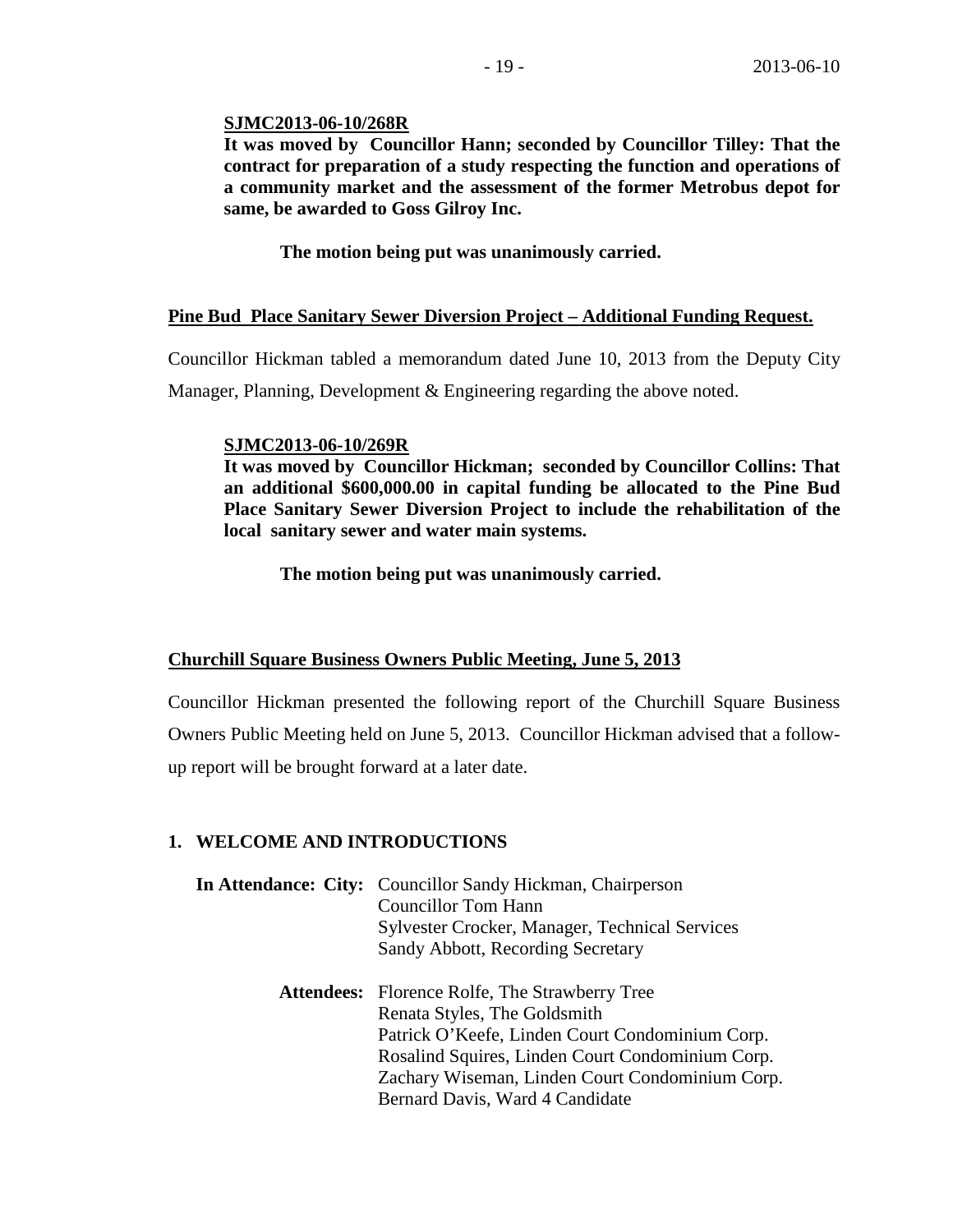Gary Burt, Tim Hortons / St. John's Clean and Beautiful Karen Hickman, St. John's Clean and Beautiful Dan Goodyear, St. John's Clean and Beautiful Keith Quinton, Quintana's Restaurant Josh Taylor, Dave Lane Campaign Keith Storey, Living Rooms

Councillor Hickman shared the contents of an email from Mayor Dennis O'Keefe to Councillor Debbie Hanlon expressing his support for the formation of a Business Improvement Association (BIA) in Churchill Square and the benefits of forming such an organization (see below):

To: "Debbie Hanlon" <debbiehanlon.1@gmail.com>, "Paul Bowdring" <bowdring@nl.rogers.com> From: Dennis O'Keefe/CSJ Date: 06/04/2013 04:45PM Cc: Shannie Duff/CSJ@CSJ, Sandy Hickman/CSJ@CSJ Subject: Re: Public Meeting Announcement - June 5 2013.docx

#### Debbie

You are absolutely correct. What we need first is the establishment of a BIA which will then work with the City to revitalize Churchill Square! A major part of that will be the development of a plan for the Square and for dealing with vacant buildings within the context of City regulations! Working with our Planning Dept., there may be things we can do to bring about constructive rather than punitive ways of dealing with such buildings whether they are in the Square or anywhere in our City! The issue is not the vacant building but a plan to revitalize and restore the Square as the core and community center of the neighborhood! A BIA is step one!

Dennis

A copy of a portion of the Section 99 legislation regarding formation of Business Improvement Associations was distributed to the attendees (copy attached).

## **2. DISCUSSION – BUSINESS IMPROVEMENT ASSOCIATION:**

The former BIA of business owners in the Churchill Square area dissolved several years ago due to lack of interest among members. There are issues in Churchill Square which have been discussed by Council, but the City needs input from business owners if these issues are to be brought forward. The City would partner with the BIA on an equal partnership basis.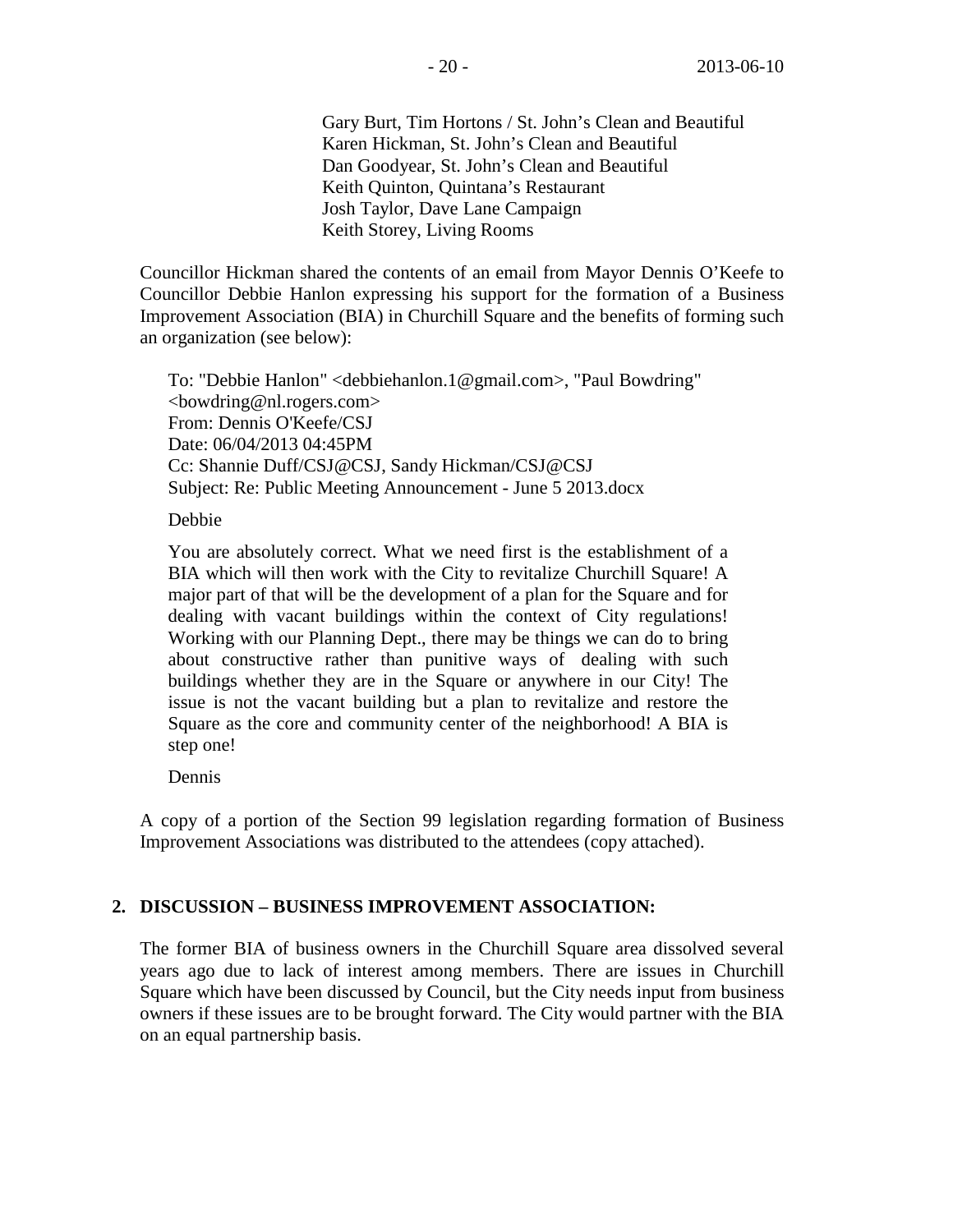To this end, Stephanie Coombs, a business owner in Churchill Square, had contacted business owners in the area in November 2012 but was unable to garner enough interest in starting a BIA.

There is an advantage to having a strong organization to represent business interests. This group would be similar to the Downtown BIA where the business owners work in a cohesive manner to get things done, i.e., beautifying the area with foliage, light posts, seating areas, etc. 2/3 of the businesses in the area would be required to form a BIA; this would also include businesses located in the Terrace on the Square. Once the BIA is in existence, they would require 1/3 of the businesses for a quorum. The BIA would be for ALL businesses in the Churchill Square area. It is estimated that there are about 300 businesses in Churchill Square so about 200 businesses would have to come on board in starting a BIA. Time and costs involved are going to be an issue especially for small business owners.

The City had an agreement with the former Churchill Square BIA where 5% of the business tax collected went to the BIA, and the BIA spent that money as it saw fit. We may be able to arrange something similar with a newly-formed BIA.

The City would be willing to run an election for the BIA (xxx see copy of Section 99).

The City would assist in a concerted effort in going to each business owner and asking if there is an interest in forming your own organization. However, we would need some business owners such as Stephanie Coombs to take leadership and help get this underway.

There should be enough revenue from the BIA to hire a part-time employee.

- *ACTION: Councillor Hann will contact Ms. Mae Butt of Martek (754-8536) to get a list of Martek businesses in the area.*
- *ACTION: Sylvester Crocker, Manager, Technical Services, will obtain a list of businesses in the Churchill Square area from the City's Tax Assessment Rolls.*
- *ACTION: Linda Bishop, Senior Legal Council, will draft a letter to business owners in the Churchill Square area asking if they are interested in forming a BIA.*

#### **3. IMMEDIATE CONCERNS IN THE CHURCHILL SQUARE AREA:**

Sidewalks were never finished in the Terrace area.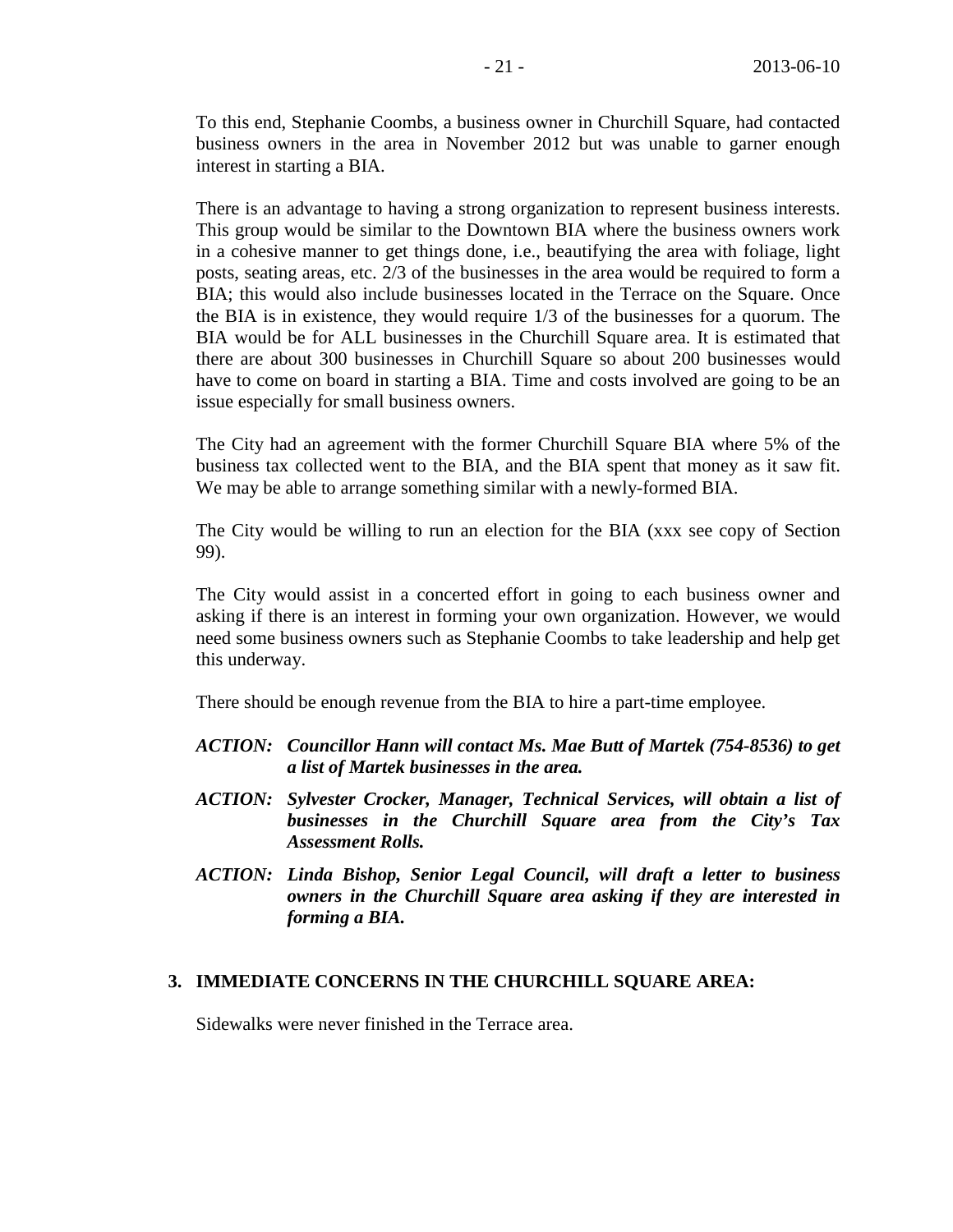Garbage receptacles in the area are the old concrete style with no covers, and the wind blows garbage and refuse around. All garbage and recycling receptacles need to be covered.

Vacant buildings are an issue in the area, i.e., the former Dominion Supermarket. Attendees were informed that the City Manager is presently researching best practices across Canada around this issue to determine what can be done municipally. At present, the City can only deal with the problem of vacant buildings if there is a safety issue. Buildings in the Churchill Square area are not in a heritage area so would only be governed by zoning requirements.

The issue of school children littering and loitering in the area during lunch hours was discussed.

St. John's Clean and Beautiful recently had a meeting regarding some of these complaints that have been brought forward.

- *ACTION: Sylvester Crocker, Manager, Technical Services, will contact St. John's Clean and Beautiful representatives to follow up on the results of their recent meeting around complaints in Churchill Square.*
- *ACTION: Councillor Hickman will contact the Royal Newfoundland Constabulary to see if they would come by during lunch hours with their horses as this appeared to make a huge difference to the school children's behaviours when this was done in the past.*

There being no further business, the meeting adjourned at 7:55 pm.

Councillor Sandy Hickman, Chairperson

#### **Travel by His Worship the Mayor**

#### **SJMC2013-06-10/270R**

**It was moved by Councillor Hann; seconded by Councillor Hickman: That travel by His Worship the Mayor to Halifax, N.S., Tuesday, June 18th, 2013 to participate in a Mayor's panel at the Atlantic Real Estate Forum in**  Halifax, N.S., Tuesday, June 189<sup>th</sup>, be approved, transportation and hotel **costs covered.**

**The motion being put was unanimously carried.**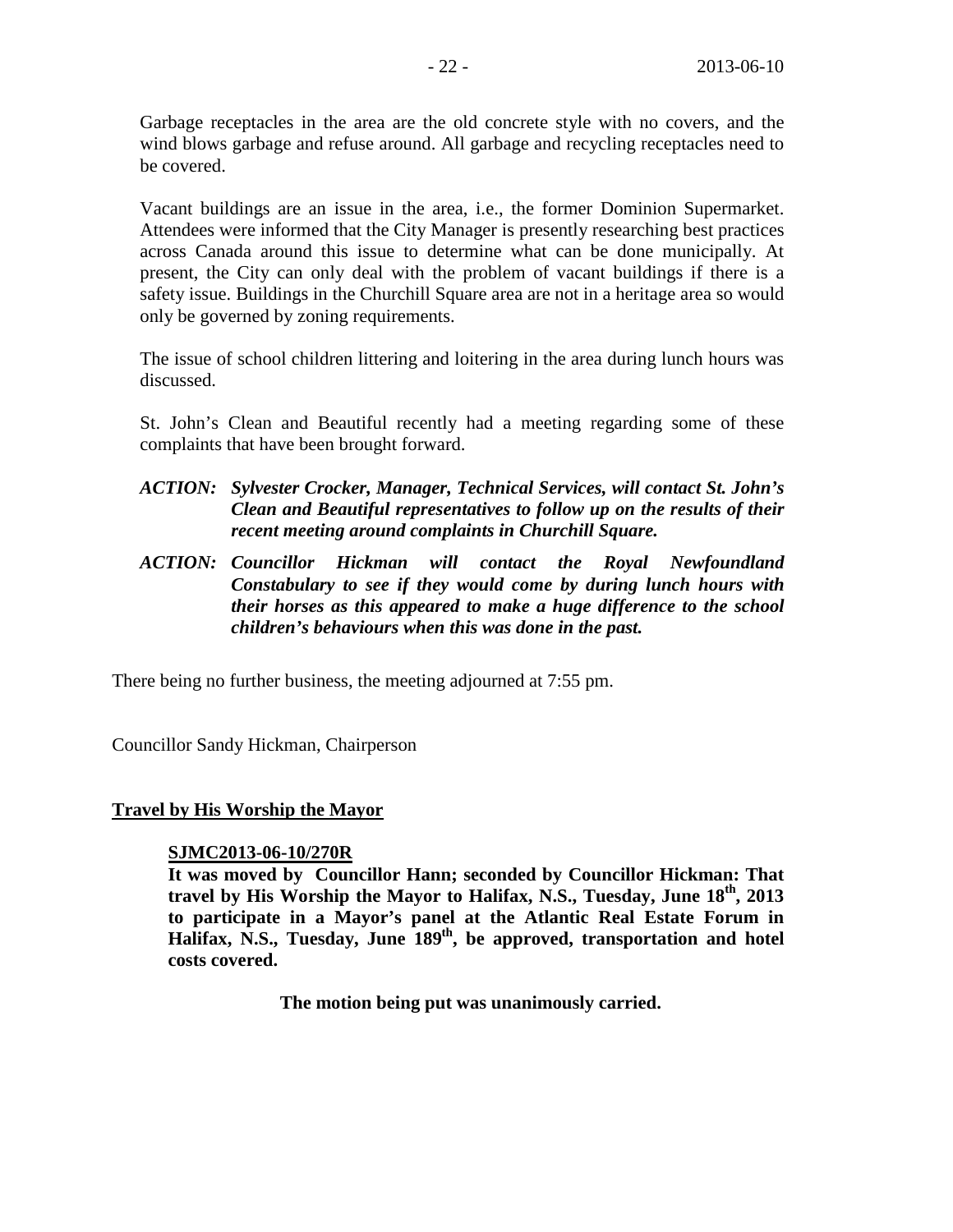#### **Councillor Tilley – Petition**

Councillor Tilley presented a petition the prayer of which reads as follows:

"We, the residents of Glenview Terrace are opposed to any alterations or sale of any portion of our greenbelt area between the businesses on James Lane. This property has always been enjoyed as a play area for our children as well as a buffering area from the two commercial buildings behind. This should not be an area that could be used for these businesses to expand.

We ask to preserve what little greenbelt areas that are left in our great city and let large businesses expand only in the commercial parks designed for such use."

### **Councillor Collins**

Councillor Collins asked the status of his request that Canada Post be written in an attempt to hasten a solution to the ongoing problem with mail delivery to the residents of Shea Heights. The matter was referred to the City Clerk for followup.

Councillor Collins asked that tenders be called as soon as possible for the installation of sidewalks in Kilbride in the area of Ultramar/Gaze Seed to facilitate installation before the winter season. The matter was referred to the Deputy City Manager, Planning, Development & Engineering for consideration.

#### **Councillor Galgay**

Councillor Galgay updated Council on his attendance at the FCM Annual Conference and Trade Show - Federation of Canadian Municipalities, Vancouver - May 31 to June 3, 2013. He commended the organization as being a significant lobbying organization and the voice of Canadian municipalities. He suggested that the City of St. John's, being the capital city of NL, consider increasing its number of FCM delegates in addition to the Mayor.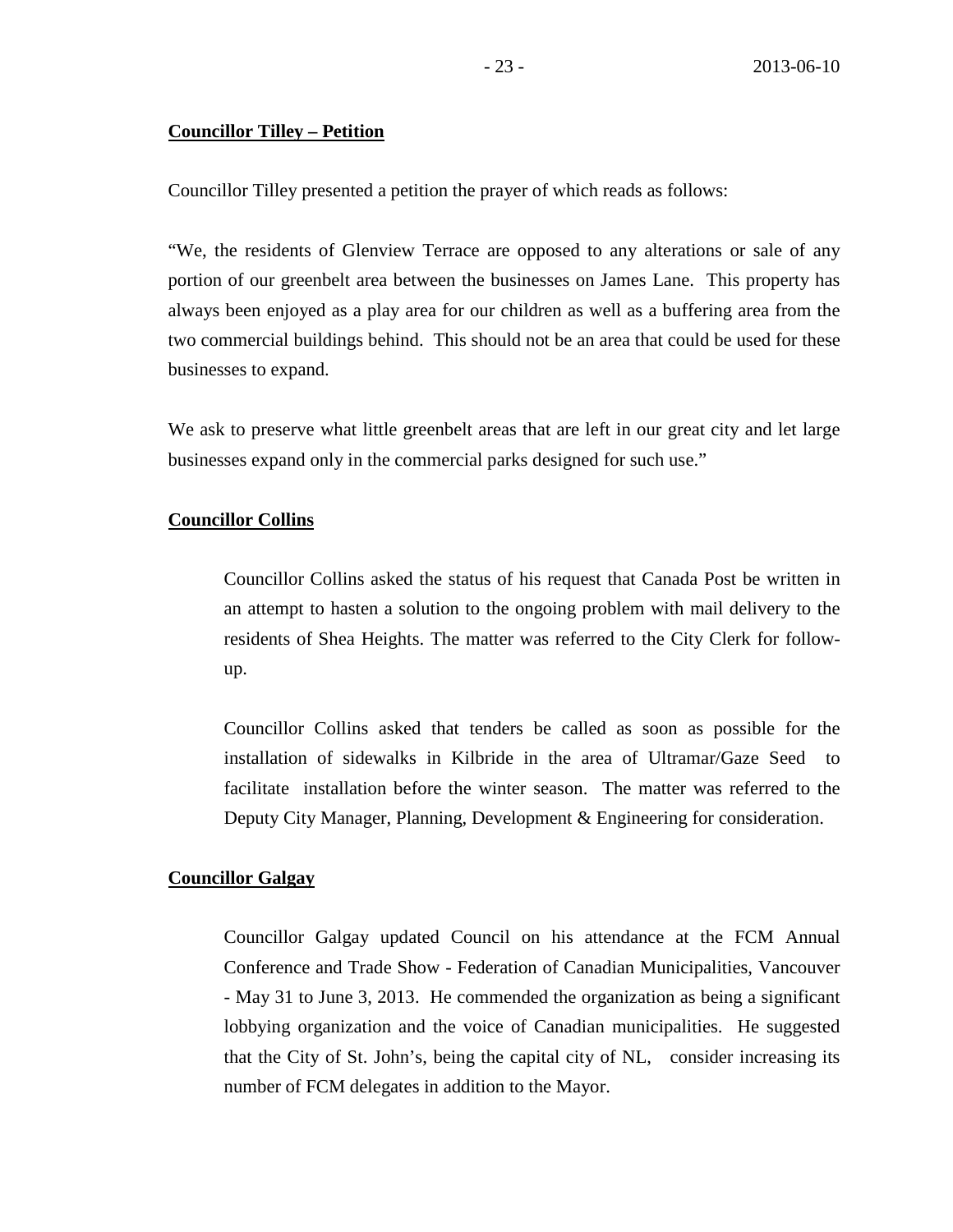Councillor Galgay tabled for the record information on the FCM  $76<sup>th</sup>$  Annual Conference and Trade Show.

### **Councillor O'Leary**

Councillor O'Leary advised she has received multiple complaints concerning notices that were sent out to residents warning that homeowners could be subject to a fine for use of basketball and hockey nets on city streets. The homeowners want more emphasis placed on safety initiatives such as traffic calming initiatives. The matter was referred to the Police and Traffic Committee for discussion.

#### **His Worship the Mayor**

His Worship the Mayor reported on his attendance at the FCM Annual Conference and Trade Show - Federation of Canadian Municipalities, Vancouver and the Big City Mayor Caucus Meeting. He advised that Capital Cities Mayors have established affordable housing as their prime objective over the next few years and he has agreed to serve on a task force which has been established in this regard. The focus will be to lobby the Federal Government to stop its planned reduction of federal funds and to encourage development of an affordable housing program.

#### **Councillor Colbert**

Councillor Colbert, on behalf of Council, congratulated Councillor Hickman on his election as a member of the Newfoundland and Labrador Volleyball Hall of Fame.